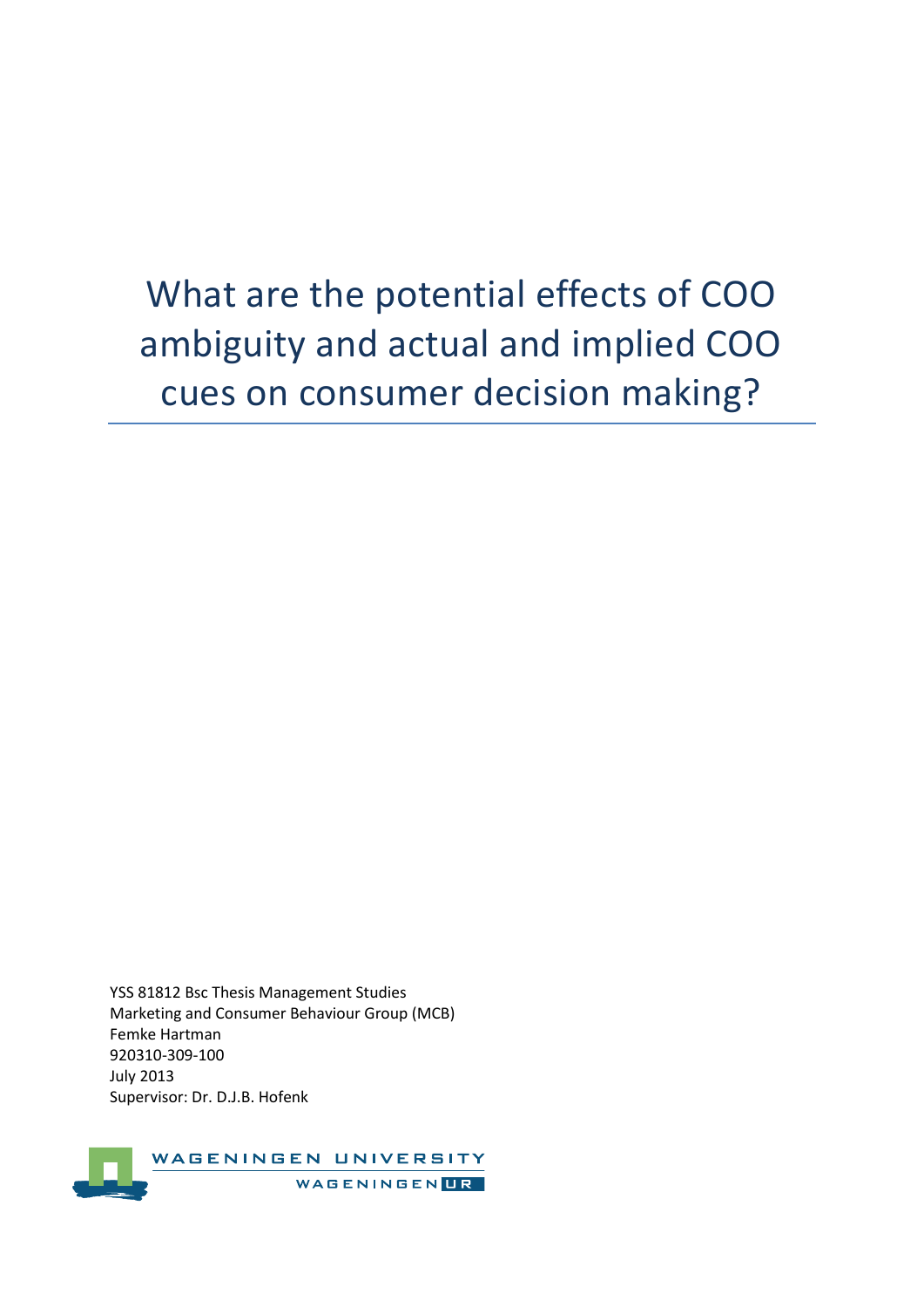# **Acknowledgement**

I would like to take this opportunity to thank my supervisor Dr. D.J.B. Hofenk who helped me with writing my bachelor thesis. She gave me useful feedback and helped me with all the questions I had.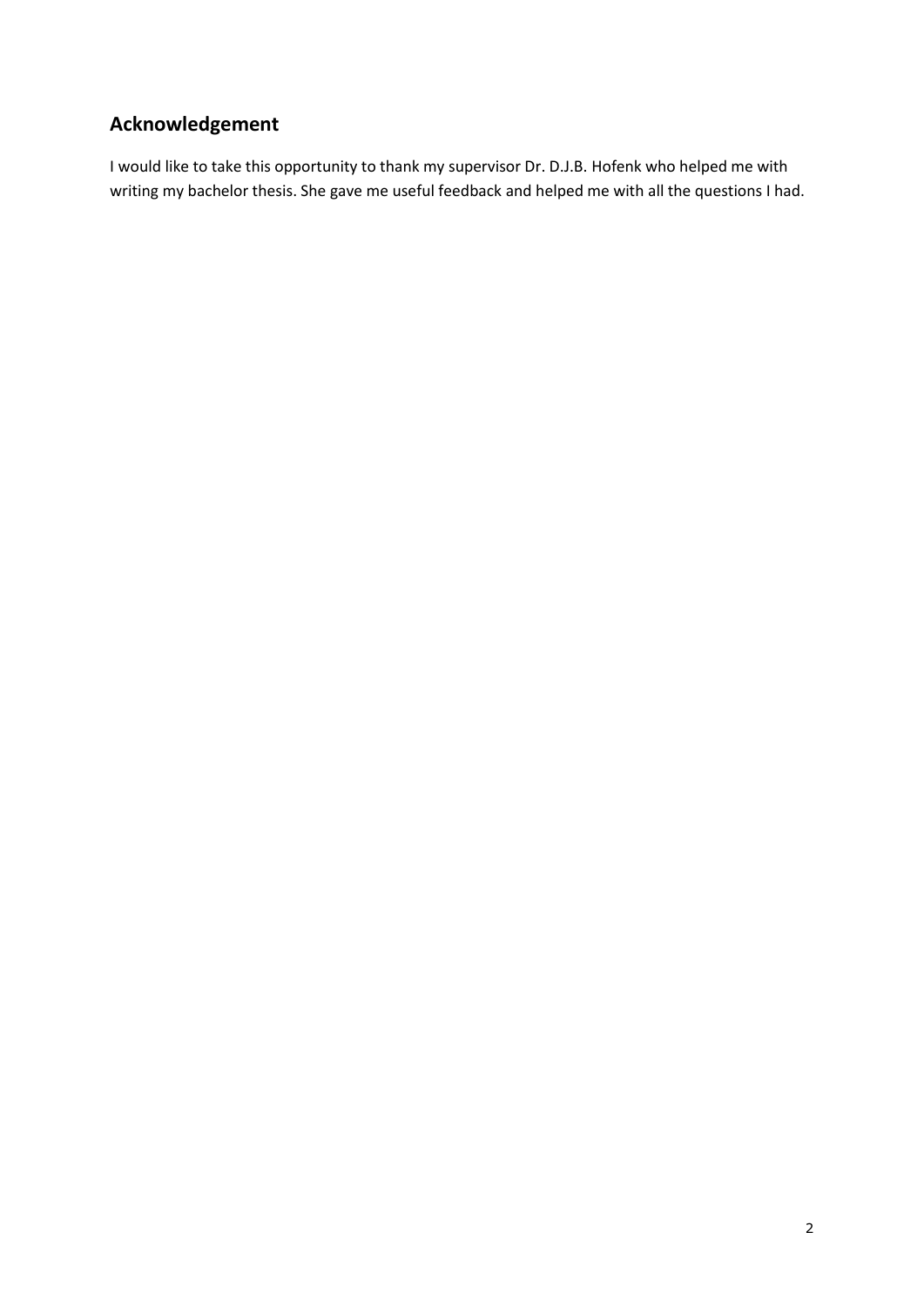## **Summary**

This study investigated on the potential effects of COO ambiguity and actual and implied COO cues on consumer decision making. Previous research about the effects of COO cues and ambiguity on product quality, brand image and purchase intentions was analysed. It was known that COO cues have an influence on the consumer decision making, but it appeared that there exists a gap in literature about implied COO cues. Therefore theory about deceptive advertising was analysed and applied to implied COO cues. The effect of actual and implied COO cues will only differ if consumers notice the difference between both cues. This probability will raise when the consumer is involved in central processing. In that case the consumer is motivated to search for reliable information. During peripheral processing rely consumers more on heuristics and will therefore be more influenced by outstanding COO cues. Since COO ambiguity will appear when consumers perceive contradiction between actual and implied COO cues, has the appearance of COO ambiguity a higher probability during central processing. COO ambiguity has a negative effect on the consumer decision making process, because they will form a negative bias towards the brand due to broken trust. Managers have due to the ambiguity aversion of consumers to be very careful when implying COO cues and have to be aware of the mode of processing in which consumers are involved during the decision making process.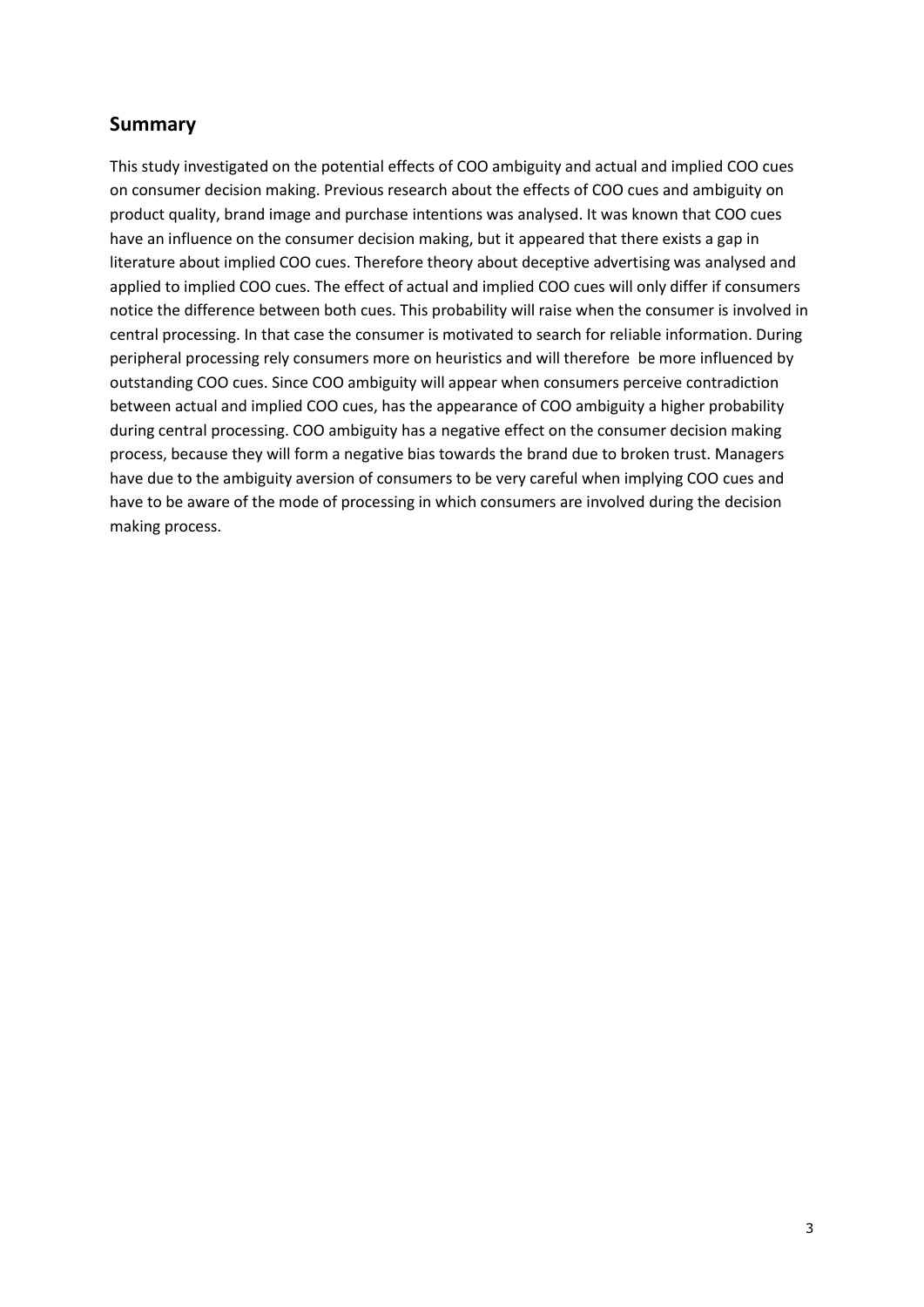# **Table of Contents**

| $\mathbf{1}$ . |                                                                                                      |  |
|----------------|------------------------------------------------------------------------------------------------------|--|
| 2.             |                                                                                                      |  |
|                |                                                                                                      |  |
|                |                                                                                                      |  |
|                | 2.3 When does COO have an effect on product quality, brand image and purchase intentions? 8          |  |
|                |                                                                                                      |  |
|                |                                                                                                      |  |
|                |                                                                                                      |  |
|                |                                                                                                      |  |
|                | 2.4 What is the influence of COO cues during the consumer decision making process? 10                |  |
|                |                                                                                                      |  |
| 3.             |                                                                                                      |  |
|                | H1. Consumer ethnocentrism influences the perceived COO image of a foreign country negatively and    |  |
|                | H2. The strength and nature of the COO effect on perceived product quality, brand image and purchase |  |
|                | H3. The effectiveness of COO cues on perceived product quality, brand image and purchase intentions  |  |
|                |                                                                                                      |  |
|                |                                                                                                      |  |
|                | H6. The perceived COO ambiguity is influenced by the mode in which COO cues are processed 14         |  |
|                | H7. Ambiguity has a negative influence on perceived product quality, brand image and purchase of     |  |
| 4.             |                                                                                                      |  |
|                |                                                                                                      |  |
|                |                                                                                                      |  |
|                |                                                                                                      |  |
|                |                                                                                                      |  |
|                |                                                                                                      |  |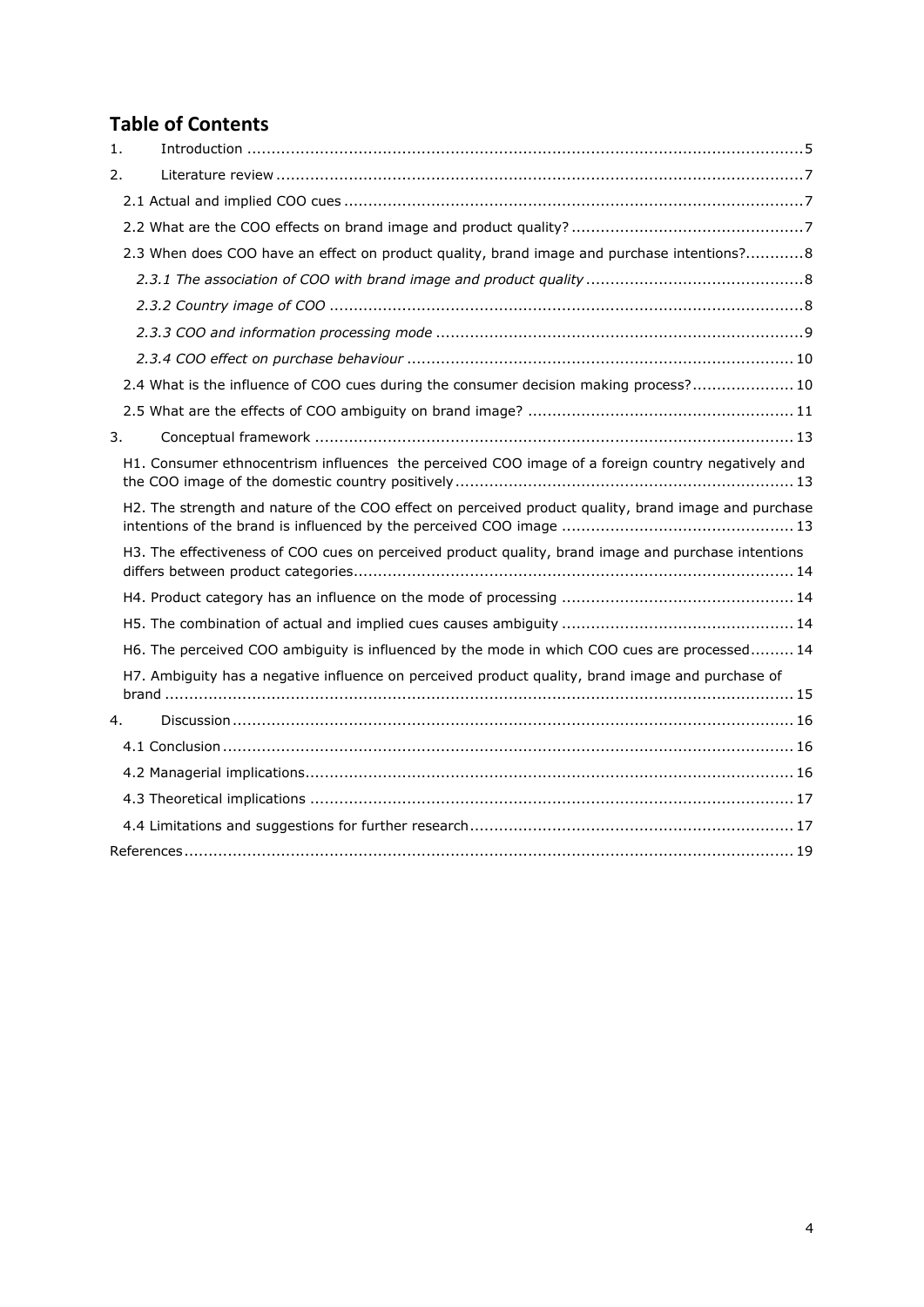# <span id="page-4-0"></span>**1. Introduction**

When a company wants to enter new markets, it is important to consider which markets they should enter and if they should use a foreign, local or global branding strategy (Douglas and Wind, 1987). Foreign branding is the strategy of spelling or pronouncing a brand name in a foreign language. Klarbrunn waters is for example not, as the name suggests, mineral water from the German Alps, but water bottled in Wisconsin in the U.S. (Leclerc et al., 1994).

Choosing a brand name can be fundamental for the success of the product (Keller and Lehmann, 2006), so the company has to be sure to make the good decision. In particular for experiential products like mineral water and ice cream a name can make a substantial difference for the brand equity (Aaker, 1991). Even if the brand name sounds unfamiliar or is less retrievable in memory or hard to pronounce in another language, it still may have positive contributions to the evaluations of consumers of the product. Brands using a French name, for example, benefit from the stereotypes of France as aesthetic sensitivity, refined taste, sensory pleasure, elegance, flair and sophistication (Leclerc et al., 1994).

There are many previous studies investigating on the effect of country-of-origin (COO) on consumer behaviour. A cue for the actual COO is the made-in label on the product. Several researches exists about those made-in labels (Balabanis and Diamantopoulos, 2004). These researches show, for example, that the made-in labels can create differential advantage (Sheth, 2011). Even though previous research gives information about the effects on consumer behaviour of COO and made-in labels on products, less is known about the effects of ambiguous COO information on consumer decision making. This research will shed a light on the question: What are the potential effects of COO ambiguity and actual and implied COO cues on consumer decision making? (Melnyk et al., 2012).

The origin of a brand is an important cue for consumers in evaluating a brand's image (Thakor and Lavack, 2003), determining consumer attitudes, purchase intentions and behaviour (Gürhan-Canli and Maheswaran, 2000). Miller (2011) states that one-quarter of the consumers bases their purchases on COO information. Another research in Asia shows that U.S. brands were rejected based on their COO by 13% of the respondents in China, 19% of the respondents in Indonesia and even 36% of the products were rejected based on their COO in India. However consumer attitude is not the same as the actual consumer purchasing behaviour. A survey by Leo Burnett Worldwide in five Asian countries shows that 65% of the respondents buys the brands they like regardless their COO (Madden, 2003).

Research of Samiee et al. (2005) also shows that brand origin plays a little role in many consumer decision making processes, because the average consumer is not aware of the actual COO. Due to incorrect perception of the COO of a product, consumers might judge the brand based on a different COO than the real COO that is stated on the made-in label. If consumers have a low brand origin recognition accuracy, this might imply that for the relevant segment brand origin recognition is not that important in the brand decision process. Such consumers are not brand driven and will show less accurate recall regarding an important attribute in choice processes than brand-driven consumers (van Osselaer and Alba, 2000). Even if the brand origin is a country with positive equity, the brand's COO might not represent a type of brand association that influences the judgement or purchase decision of the consumer. This may occur when a brand association is meaningful only to the extent that the association is categorized somewhat strongly and is accessible at the time when a brand-relate judgement is made (Keller, 1993, 2003).

The results of this study will give managers more insight in when COO cues have an effect on consumer decision making and how these cues can be used to maximize the positive effects on consumer decision making.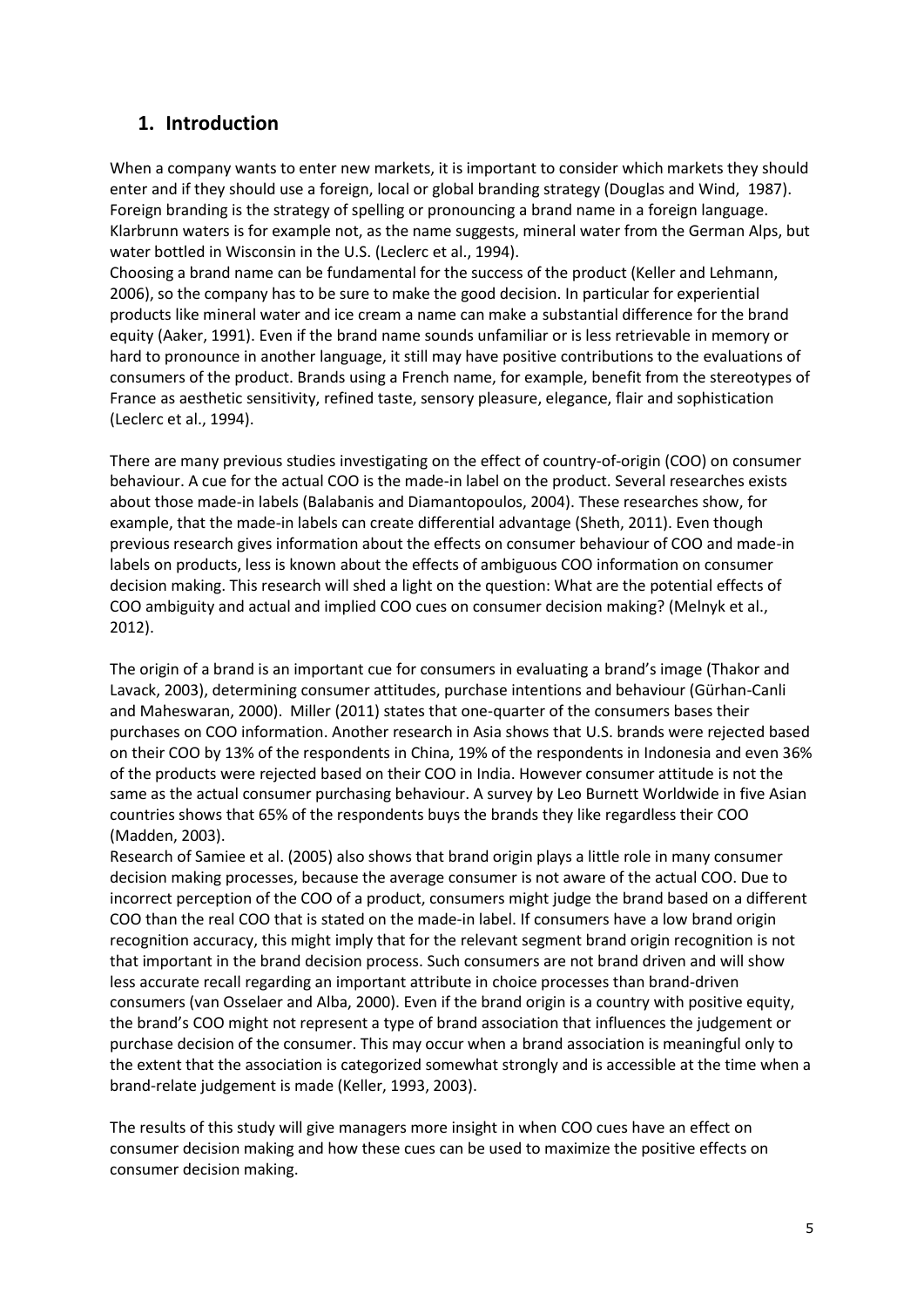First the theoretical background, research hypotheses and the conceptual framework will be offered. Then the managerial implications and some limitations of the research will be noted and recommendations for further research will be discussed.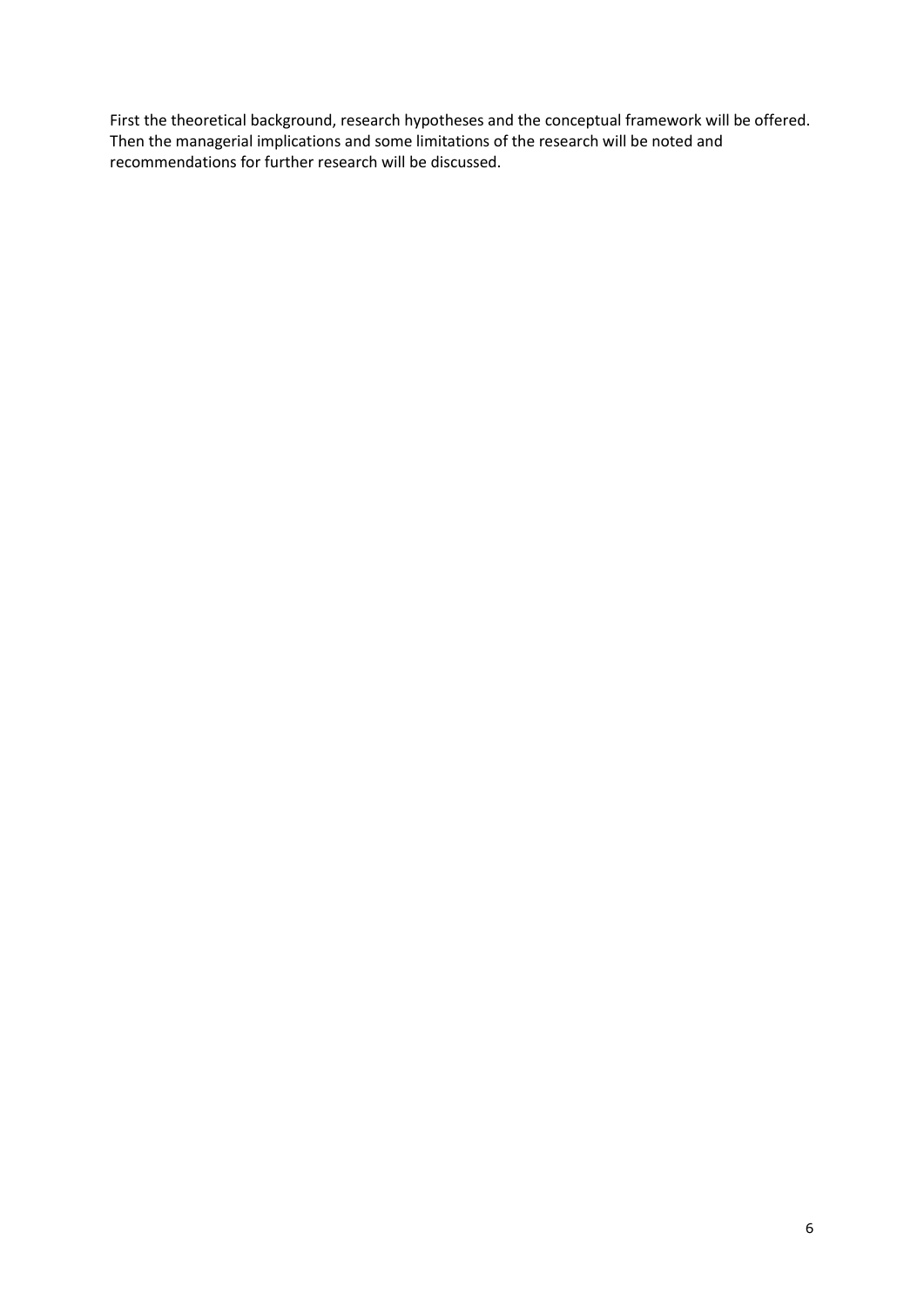## <span id="page-6-0"></span>**2. Literature review**

## <span id="page-6-1"></span>**2.1 Actual and implied COO cues**

In this research an actual cue will be defined as a cue on a product that indicates the real COO, the country in which the product was manufactured. An implied cue will be defined as a cue on a product that initiates a favourable COO that is not the real COO of the product. The effect of actual COO cues on purchase behaviour depends on whether or not the consumer notices the cue at the time of purchase (Okechuku, 1994). COO associations with a brand relate more to the country in which the brand was originated than the actual COO of the product itself. This country does not necessarily have to be the actual COO of the brand, consumers may presuppose the COO rather than actively analyse it at the time of purchase. Thakor and Kohli (1996) defined brand origin as "the place, region or country, where a brand is perceived to belong by its target consumers" (p. 27). If the actual and implied COO cue contradict each other, ambiguity could occur. In this research will COO ambiguity be defined as the perceived contradiction by consumers between COO cues and the actual COO of a product or brand.

#### <span id="page-6-2"></span>**2.2 What are the COO effects on brand image and product quality?**

Before investigating on the potential effects of COO ambiguity, the effects of COO on brand image are identified. To make use of the country image of foreign countries many brands choose foreign brand names to overcome a negative COO effect or to initiate positive COO effects as stated in the introduction. However foreign brand names do not have the same effect for all brands. 60 percent of the variance in brand image is explained by COO effects and brand familiarity (Diamantopoulos et al., 2011). Strašek (2011) argues that the influence of COO cues is at least equal to other factors of the marketing mix, price and promotion for example, on the perceived brand value. Language is an important cue in implying a COO, according to Usunier (2006) are language and the linguistic cues of a brand name even the most important COO cues. The importance of language and linguistic cues could possibly explain why 80 percent of the consumers know that Audi is a German brand, whereas only 8 percent identifies Philips as a Dutch brand (Magnusson et al., 2011). Brand names that are linguistically incongruent with the brand's domestic country lead to lower recognition rates (Balabanis and Diamantopoulos, 2008). The example of Klarbrunn waters that was mentioned in the introduction does not suggest the United States as COO due to the choice for a foreign brand name.

Lower recognition rates of the domestic country could be favourable when the actual COO does not have the characteristics that the brand desires. Consumers do not only associate the image of a country with the capabilities of specific products or industries, but also with the capabilities of the brand (Diamantopoulos et al., 2011). A positive COO effect is therefore very important. If one product of the brand is associated with a country with a negative country image, this could also affect the attitude of consumers towards other products of the brand. If consumers become or are made more aware of the true COO of the product, the COO can even have a higher influence than the brand name in evaluating the product. In that case a strong brand name cannot overcome the negative country image (Han and Terpstra, 1988). Ahmed et al. (2002) also argue that a strong brand cannot overcome a negative country image, however they also found that a weak brand can be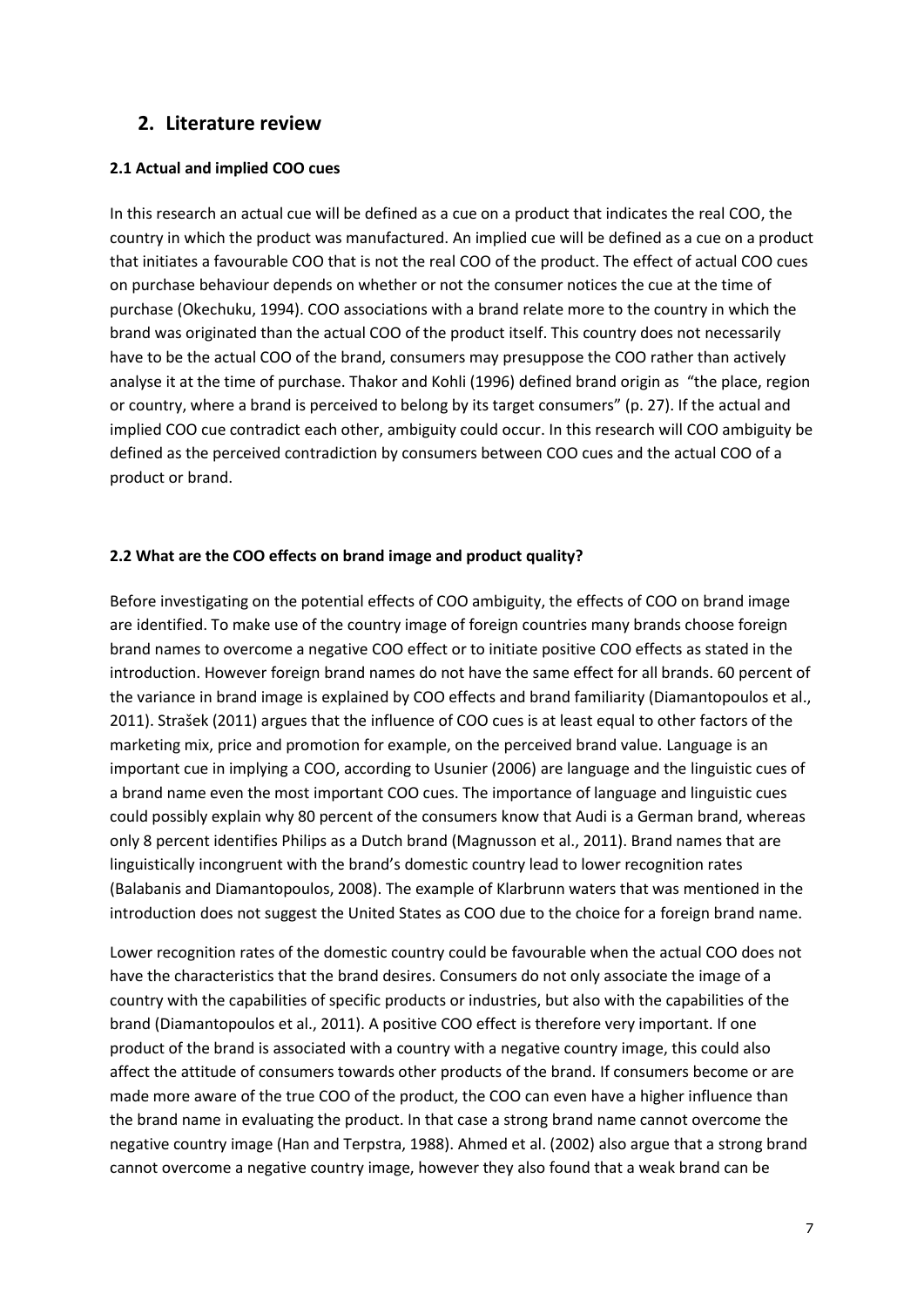stimulated by a favourable country image. On the contrary Lampert and Jaffe (1998) found that it is also possible that the brand image can influence the perception of the COO. It seems that brand image can influence the country image, but the influence is not strong enough to overcome a negatively county image. It seems that it only can influence consumers that are not strongly biased about a country.

## <span id="page-7-0"></span>**2.3 When does COO have an effect on product quality, brand image and purchase intentions?**

#### <span id="page-7-1"></span>*2.3.1 The association of COO with brand image and product quality*

Many consumers use COO as a cue to define the product quality. A few examples are Italian olive oil, French wine, Japanese automobiles etc. The COO cue is used by consumers, because they cannot determine the actual quality of the product before they have consumed it. Therefore COO is used when other product information is missing (Lusk et al., 2006), Essoussi and Merunka (2007) also argue that consumers pay particular attention to the COO when they have little else to base their decision on. Roth and Romeo (1992) found higher consumer willingness to buy for products with a COO that has a good reputation than the same product with a COO that has a bad reputation.

Not all brands are equally associated with their COO. The brand itself has a major impact on the association of their brand with the COO (Thakor and Kohli, 1996). There are products from emerging countries that have a foreign brand name that implies a developed COO, while on the made-in label an emerging COO is stated (Melnyk et al., 2012). In this way made-in labels could create a differential advantage (Sheth, 2011). Due to globalization borders are blurred and the production of one product is often located in several countries. This situation gives managers more control about choosing the countries that will be associated with their product. To avoid resistance towards the brand due to a negative country image a brand could replace the manufacturing to a preferred country (Okechuku, 1994). However more recent studies argue that the manufacturing origin becomes more irrelevant for most product categories due to globalisation (Samiee et al., 2005; Usunier, 2006; Samiee, 2010) and more brands are initiating a favourable product origin by implied COO cues (Liefeld, 2004). In line with this theory Phau and Prendergast (2000) claim that consumers get used to the fact that products of the same brand not necessarily need to have the same COO.

Brands have to especially use COO information strategically in product categories in which few domestic alternatives are available and for public goods (Essoussi and Merunka, 2007). However they have to be careful with making use of the effects of country characteristics, because consumers do not perceive all products from the same country similar (Etzel and Walker's, 1974). The examples of Italian olive oil and Japanese automobiles that were mentioned before do both have preferable COO cues. However if the products would be sold as Italian automobiles and Japanese olive oil, the same COO cues would probably be less effective in influencing the quality perception of consumers.

## <span id="page-7-2"></span>*2.3.2 Country image of COO*

Research of Papadopoulos and Heslop (2003) states that there are seven dimensions which form the view of consumers about products from different countries. These factors are nation's level of advancement, feeling about a country's products, desire for closer links with a country, quality, price, the level of market penetration of a country's products and prior satisfaction with a country's products. Verlegh and Steenkamp (1999) also studied the COO effect and they argue that the COO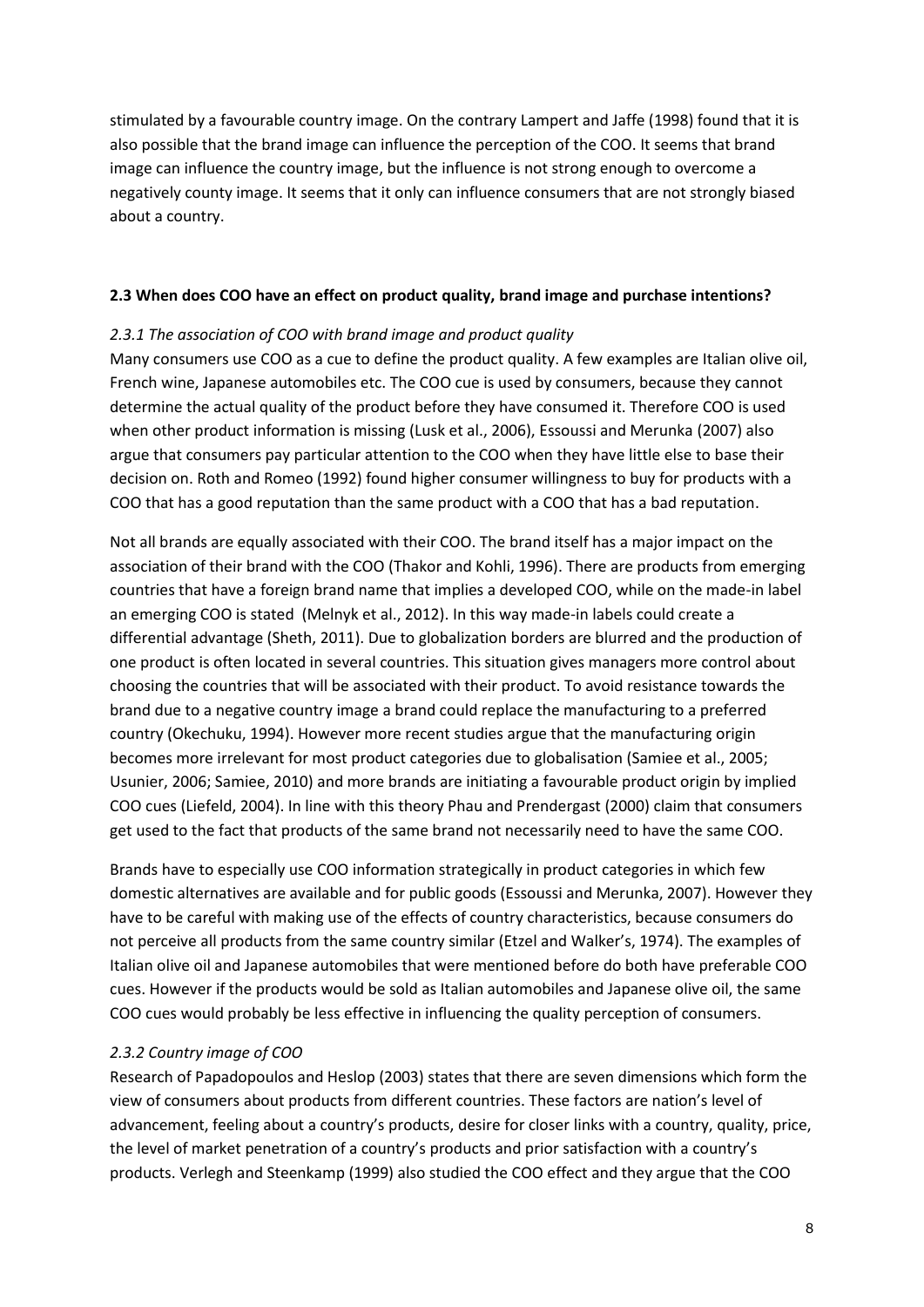effect is influenced by cognitive, affective and normative mechanisms. If a brand takes these factors into account they could determine if it is favourable for their brand to have very outstanding COO cues on their products. If the actual COO does not positively influence the attitude about the product they could refer to the country of design of the product instead of the country of manufacturing if the country of design has more favourable characteristics. In that case the country stereotypes of the country of design are used to build the brand identity regardless the country of manufacture (Thakor and Lavack, 2003).

If a firm consciously choses to make use of the stereotypes of a country, the brand makes use of the 'country equity', a term proposed by Shimp et al. (1993). They proposed the term country equity as "a more precise way of thinking about country image in its role either as a halo construct or as a summary construct" (pp. 327-328). Country equity is influenced by many factors and therefore cannot be controlled by one firm like brand equity (Lusk et al., 2006). The country equity of the home country of consumers used to be valued higher than the equity of foreign countries. Studies of Nagashima (1970) and Kaynak and Cavusgil (1983) suggest that consumers tend to evaluate domestic products more favourable than foreign products, this is called consumer ethnocentrism. The strength of the consumer ethnocentrism varies between different social groups. Especially older people with a lower education level and a low income are more influenced by ethnocentrism. Also women tend to be more ethnocentristic than men are. Young and high educated people appeared to be the less influenced by ethnocentrism (Mayda and Rodrik, 2005). When a brand is unknown a negative COO effect often cannot be compensated by other product attributes and therefore will have a negative impact on the consumers' evaluations of the product (Essoussi and Merunka, 2007). If these quality perceptions interact with ethnocentrism, COO labels can override and even bias perception of quality (Lusk et al. 2006).

#### <span id="page-8-0"></span>*2.3.3 COO and information processing mode*

The strength of the influence of the COO varies between product categories. A study of Melnyk et al. (2012) showed that in the case of an utilitarian product 75.2% of the respondents could identify the actual COO whereas 85.4% of the respondents could identify the actual COO in the case of a hedonic product. When consumers are looking for information about utilitarian products for example, most consumers pay less attention to heuristic cues. This could be clarified by the elaboration likelihood model (Petty and Cacioppo, 1986). If consumers have to make a decision about the purchase of an utilitarian product they are processing central and therefore are thinking actively about arguments and want reliable, detailed information. However central processing does not automatically indicate that consumers make an accurate decision. As mentioned before show the results of Melnyk et al. (2012) that in the case of an utilitarian product less consumers were able to identify the actual COO than consumers who were looking for a hedonic product. Consumers that are processing central are highly involved in the decision making process, but their deliberate decision can still be biased.

When they are looking for hedonic products it will be more likely that they will be peripherally processing. In this process consumers are not willing to spend too much time on the information search and therefore base their decision on cues and heuristics to make quick decisions. It is not feasible for example to study all the information on the labels of the products in the supermarket to make the optimal decision for each product. It will take too much time, so in that case most decisions about the products will be peripherally processed. The COO effect has a stronger influence on perceived product quality for public goods with symbolic meanings and status for example (Essoussi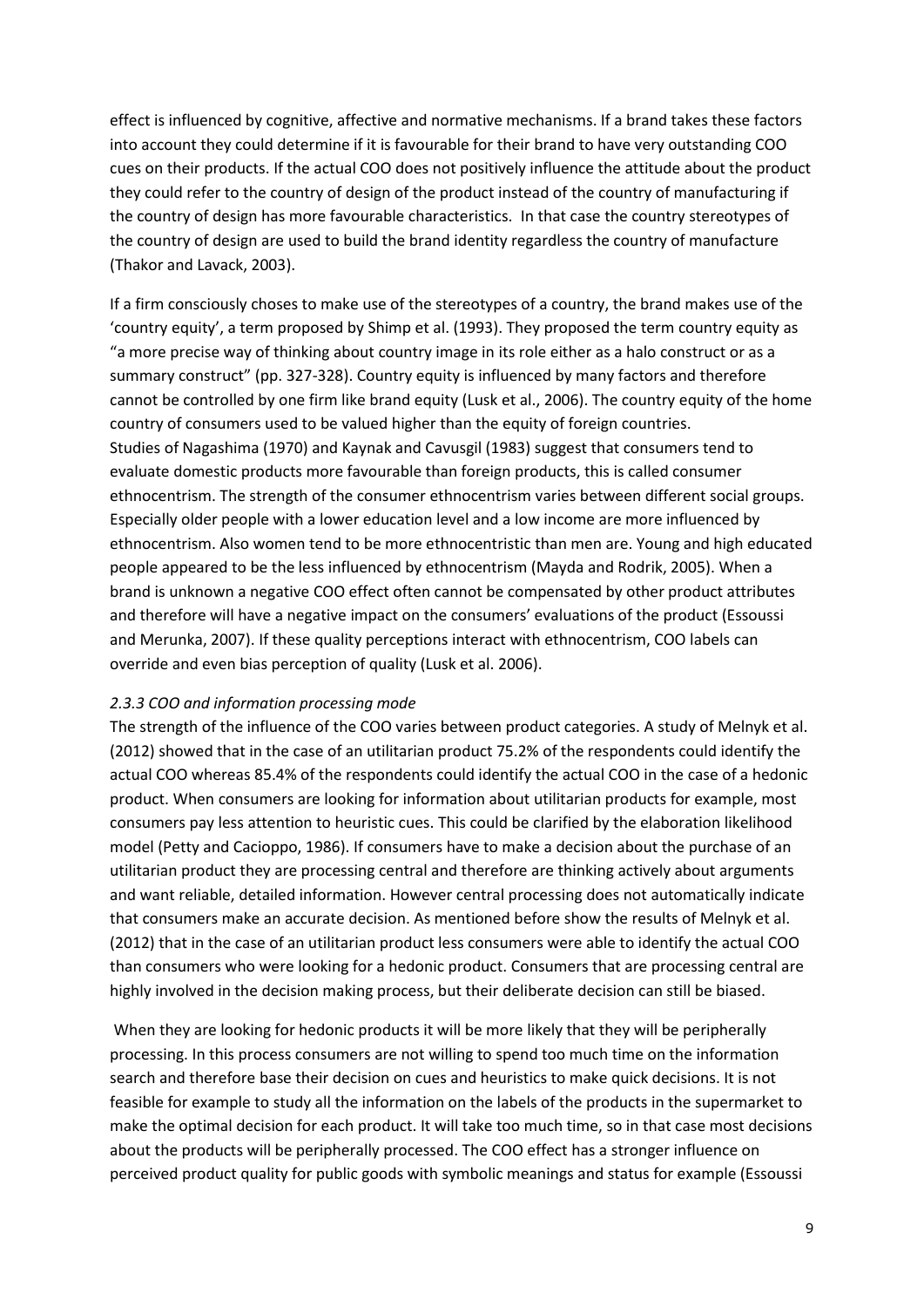and Merunka, 2007). Other people who see the public good do not know the exact product specifies, so they might judge the product on stereotypes. Therefore the owners of the public products prefer products with cues that rely on positive stereotypes.

If messages are ambiguous it is more likely that biased processing based on heuristic cues occurs (Chaiken and Maheswaran, 1994). Due to the peripheral processing consumers will pay more attention to COO cues and will be more influenced by them. This also clarifies why consumers of utilitarian products are affected less by ambiguity in COO cues than consumers who are looking for hedonic products (Melnyk et al., 2012). Since prestige brands are a subcategory of hedonic products, does this theory contradict the findings of Park et al. (1991) who found that prestige brands are less affected by ambiguous extensions than functional brands. Prestige brands are defined as brands that are used as status symbols. This contradiction could be explained by the fact that the purchase decision of prestige brands strongly depends on the opinion of people in the groups which the consumer is joining or would like to join (Han et al., 2010).

## <span id="page-9-0"></span>*2.3.4 COO effect on purchase behaviour*

COO can influence the consumer decision making process as stated before, but not all consumers notice the COO of a product during the purchase. The made-in label is rarely very outstanding displayed at the packaging of the product. If consumers do not notice any COO cue, both actual and implied COO cues will not influence the consumer decision making process. Most of the consumers are not motivated to search for the COO of the product and therefore make their decision based on other indicators of quality, such as the price of the product for example, which is often well displayed on or near the product (Okechuku, 1994).

## <span id="page-9-1"></span>**2.4 What is the influence of COO cues during the consumer decision making process?**

Even though strong biases about COO's are hard to influence, it is important to take into account that they influence the consumer decision making process. Previous studies showed that COO is an important cue for the evaluation of the quality of a product or a brand, but are consumers aware of the COO during their decision making process? In surveys of Liefeld (2004) on the use of COO as an informal cue the majority said that the COO was not a relevant attribute in the decision making process between alternatives. Only a few respondents said that COO possibly could influence their product choice. It seems that consumers are not really aware of the COO and the influence of COO in their decision making process. This could be clarified by the theory that COO cues could serve as heuristics when there is no other information available for consumers to base their decision on as explained before. If there is sufficient other information available then the COO cue is processed like any other attribute (Leclerc et al., 1994).

The COO can influence the decision making process in two ways. First, as mentioned before, to determine the quality of the product, because consumers prefer some countries over another country due to perceptions of better tasting or safer products for example. Secondly the COO can also influence the consumer decision making process due to ethnocentrism as explained before (Lusk et al., 2006). The justification of the purchase plays also an important role in the consumer decision making process. When consumers buy a product they start to think about reasons that can justify their decision (Simonson and Nowlis, 2000). Product attributes like brand name frequently influence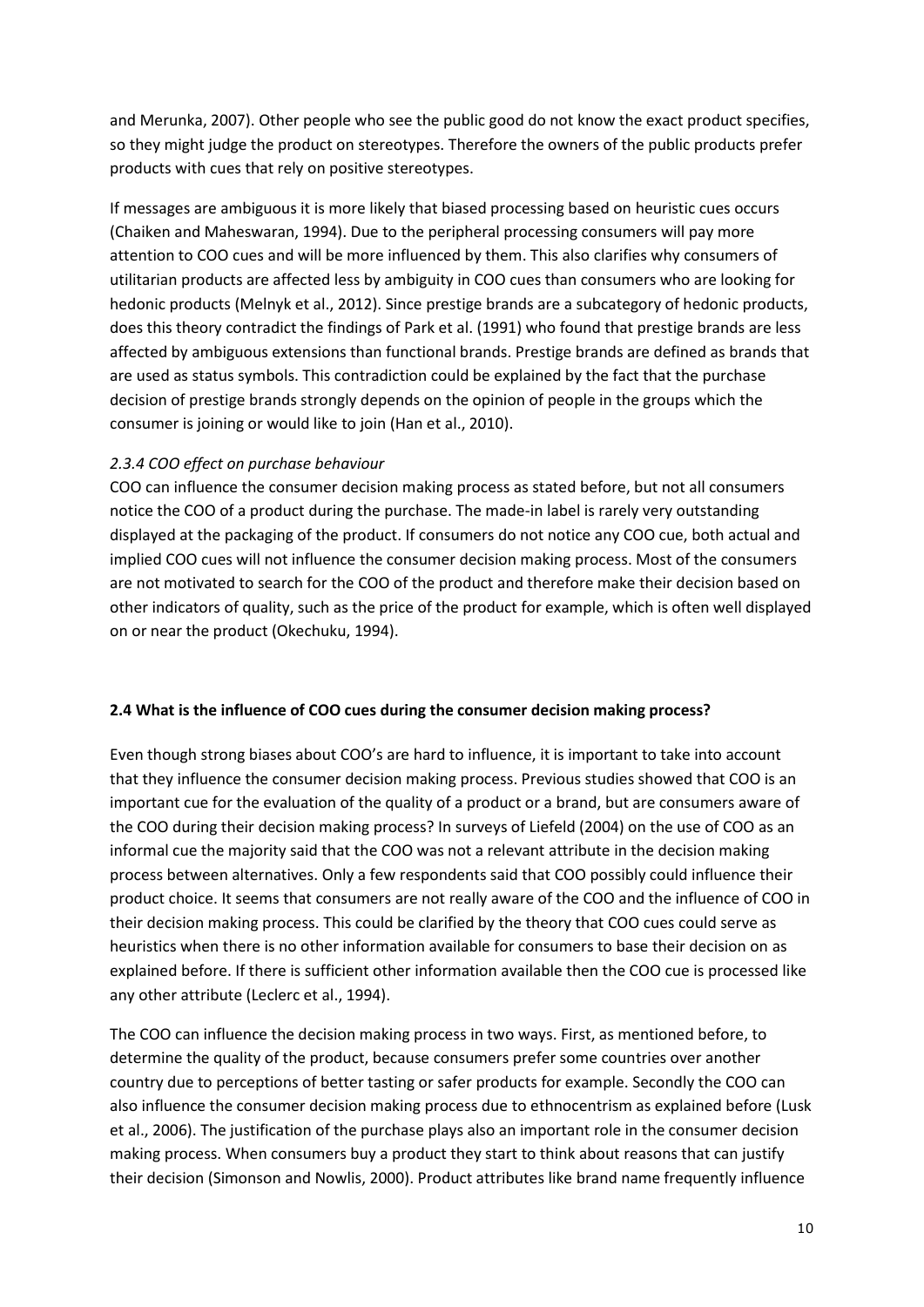the justification that was made, but also the easiness of making a justification can influence the cues that are used for justification (Park and Kim, 2005). Since brand name is a frequently used cue for COO, COO could indirect influence the justification that consumers make.

The theory that was discussed before suggests that COO effect can have a strong influence on quality perceptions in some product categories, but the effect on real purchase behaviour seems to be less smaller. Miller (2011) found that about a quarter of the consumers make purchase decisions that are based on COO information. For a brand it is not only desirable to create a positive attitude of consumers towards the brand, but it is also important that consumers really purchase their products. Jian and Guogun (2007) found that the real COO does not significantly influence the consumers purchase intention. The results of their research indicate that the effect of COO on the evaluation of the product quality not surely affects the consumer's purchase intention. This is also clarified by a study of Verlegh and Steenkamp (1999) who found that studies which had measured the relationship between COO and quality perception found a stronger COO effect than studies that measured the relationship between COO and the attitudes or purchase intentions of consumers. Even though COO has an influence on consumer decision making, the effect on the purchase behaviour seems to be smaller.

#### <span id="page-10-0"></span>**2.5 What are the effects of COO ambiguity on brand image?**

COO ambiguity occurs when consumers perceive a contradiction between actual and implied COO cues. Consumers can only perceive this contradiction if they notice both cues. As mentioned before have consumers who are processing central a stronger motivation to search for actual COO cues and therefore it will be more likely that they perceive ambiguity. Consumers that are peripheral processing will rely more on heuristics and therefore be more influenced by implied COO cues that are more outstanding displayed on the packaging than actual COO cues. The occurrence of ambiguity is more probable during central processing.

Due to the lack of existing literature on the effect of implied COO cues on consumers, previous studies about deceptive advertising were analysed. A deceptive advertisement is defined as one that causes incorrect beliefs about a product or brand (Olson and Dover, 1978). The findings of these studies are applied to implied COO cues and applied to perceived ambiguity.

Deceptive claims imply certain characteristics of a brand or product which it does not possess. Deceptive advertising can break the trust of consumers in the brand and therefore could cause a negative attitude towards the brand. This makes further persuasion very hard, because honesty is a basic norm in communication and the whole brand can be considered as untrustworthy after deceptive advertising (Pollay 1986). Darke and Ritchie (2007) also argue that the awareness of deceptive advertising of consumers makes further advertising very hard. When consumers viewed another advertisement of the same product or brand that had deceptive claims before, the consumers switched to biased processing. Besides the negative attitude towards the source of the deceptive message, consumers feel fooled and will activate self-protective goals to minimize the probability of being fooled again. However the negative bias does not occur when consumers are observing other consumers that are being deceived. The effects of deceptive information only affect consumers that were personally involved in the process. The biases of consumers can also have a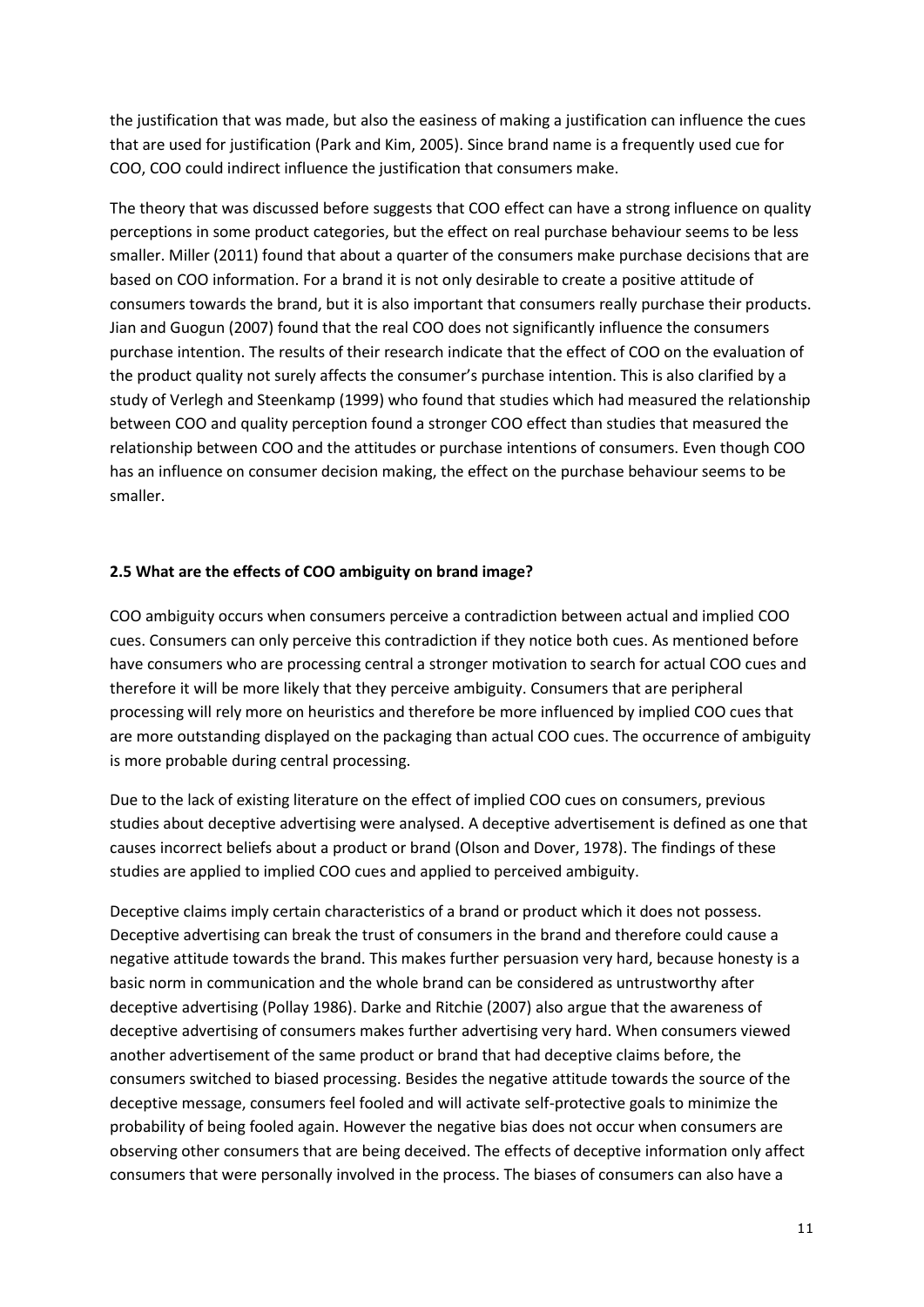positive effect. If previous messages were very clear and had strong arguments consumers tend to evaluate later advertising messages as more positive. Darke and Ritchie (2007) conclude that deceptive claims have to be avoided not only for the fairness towards consumers but also for maintaining the reliability of the brand in the future.

The evaluation of ambiguous information and deceptive claims is an automatic process for the brain. The brain identifies the validity of the claims by analysing potential threats in deceptive information and reasons about the underlying purpose of the claim (Craig et al, 2012). Deceptive claims can evoke ambiguity. To avoid this ambiguity consumers tend to choose for more established brand names. The probability of being picked by the consumer enlarges by greater brand credibility (Erdem and Swait, 2004), therefore it is favourable for brands to ensure that their brand is valued as credible by consumers. Brand credibility relies on the consistency and clarity in the positioning of products (Muthukrishnan, 2009).

The attitude of consumers towards deceptive claims varies in response to for example the strength of the deception. Moderately deceptive claims are evaluated in the similar way as believable claims under high cognitive processing. However under heuristic processing moderately deceptive advertisements are valued as more unreliable and more similar to highly deceptive claims (Craig et al., 2012). Chaiken and Maheswaran (1994) argue that the credibility of the COO cue can have a strong impact on the judgement of messages if they are ambiguous. If a product has an unfavourable COO, extremely favourably claims will be perceived less credible than moderately claims on the same product. These moderately favourable claims will reduce the ambiguity from the consumer's perspective (Verlegh et al., 2005). Highly deceptive claims will have a higher probability of evoking ambiguity by consumers.

When applying the findings of the studies about deceptive advertising it could be argued that implied COO cues could negatively affect the brand perception. It is hard to recover the brand image once the reliability of the brand is damaged. It is possible that introducing an implied COO cue to favour positive COO effects to support the brand image can backfire and even can cause a negative impact on the brand. Once the trust is damaged in a brand it is hard to recover it, therefore implied COO cues have to be implemented very carefully. The probability of consumers feeling fooled can be reduced by implying cues that are moderately ambiguous. Claims with high ambiguous information tend to be perceived as more unreliable then moderately ambiguous claims. It seems that brands can imply cues to benefit from positive biases, but on the other hand need to build trust between the brand and their customers.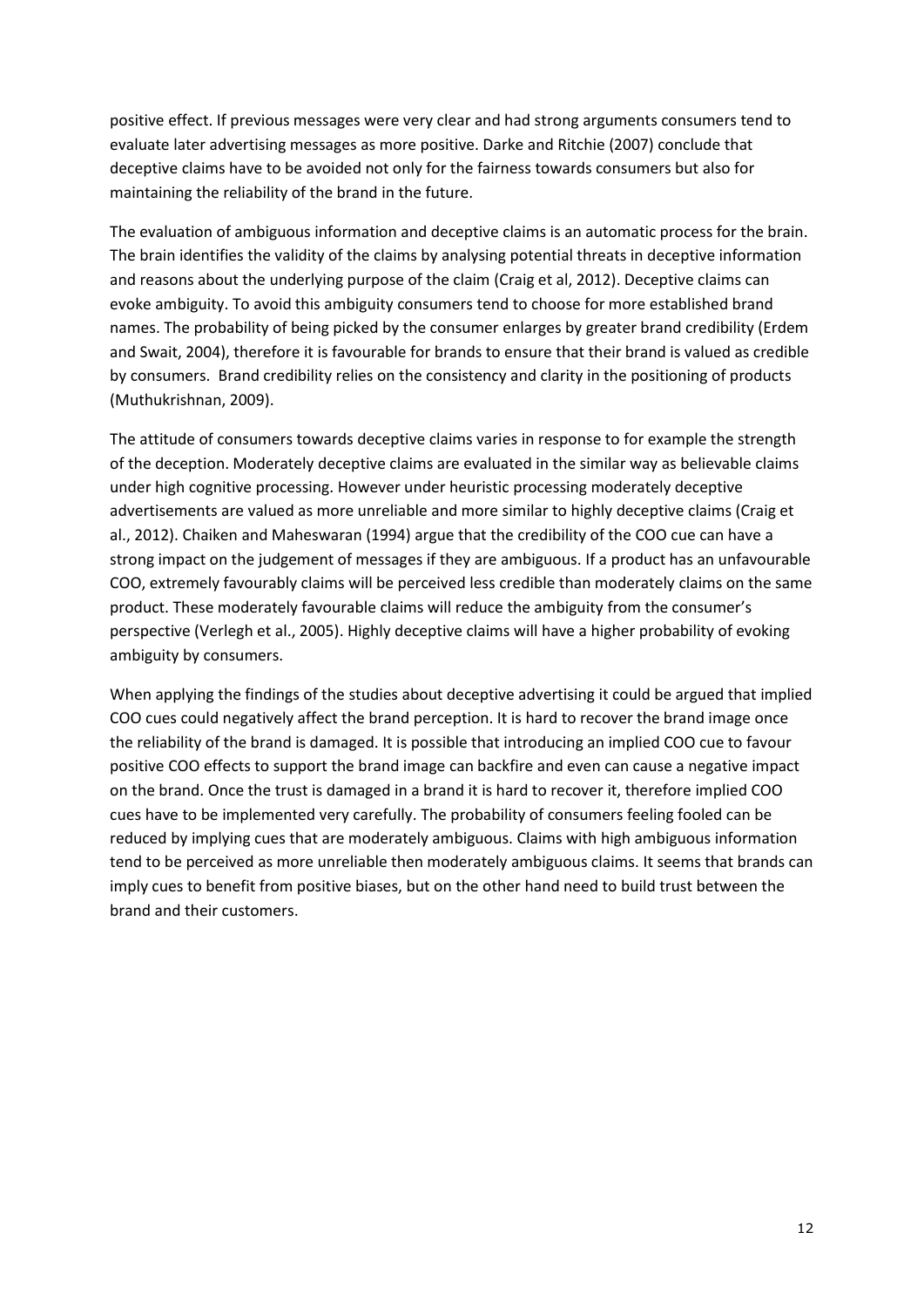# <span id="page-12-0"></span>**3. Conceptual framework**



A conceptual framework of the analysed theory was made and the following hypotheses were derived:

## <span id="page-12-1"></span>**H1. Consumer ethnocentrism influences the perceived COO image of a foreign country negatively and the COO image of the domestic country positively**

In case of consumer ethnocentrism do consumers have a positive bias towards their home country and a negative bias towards foreign countries. The negative bias towards foreign countries will override the positive characteristics of the foreign country. The country image of foreign countries will therefore be negatively influenced by ethnocentrism. It is hard to overcome the negative attitude that consumers have towards foreign countries and the positive attitude that they have towards the products of their home country.

## <span id="page-12-2"></span>**H2. The strength and nature of the COO effect on perceived product quality, brand image and purchase intentions of the brand is influenced by the perceived COO image**

Previous studies stated that COO cues have an effect on perceived product quality, brand image and purchase intentions of the brand. However the strength and the way in which these factors are influenced depends on the COO image of the product. As expected leads a positive COO image to a positive perceived product quality, brand image and a positive influence on and purchase intentions of the brand. If products wear a COO cue of a COO with a positive image, the consumer will rely on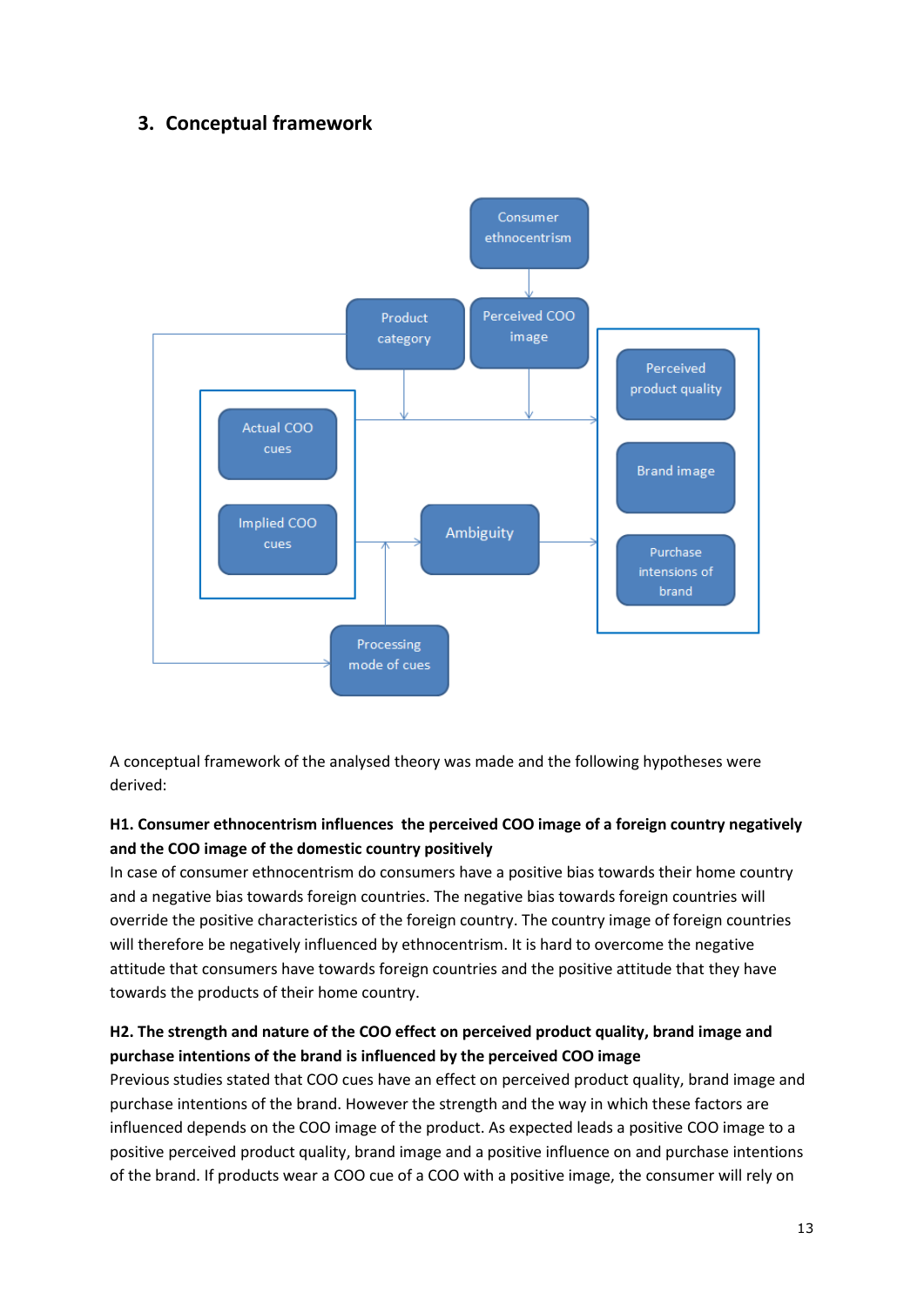the stereotypes of the COO and the COO effect will be positive. Ethnocentrism as mentioned before or perceived technological distance between the home and foreign country for example, could cause a negative COO image. Products that wear a COO cue of a country with a negative COO have to deal with the negative bias towards the product

## <span id="page-13-0"></span>**H3. The effectiveness of COO cues on perceived product quality, brand image and purchase intentions differs between product categories**

Before the effect of COO cues can be measured, the COO cues need to be noticed by the consumers. Previous studies showed that in the case of hedonic products more consumers were able to identify the actual COO than consumers of utilitarian products. Consumers of hedonic products pay more attention to heuristic cues and will therefore be more influenced by the COO cues. Products whose competitive advantage relies on stereotypes will also perceive a higher influence of COO cues. These products are often public goods from prestige brands. The consumers of these products want to show off with this product and the stereotypes of the COO are an easy cue for others to determine the quality.

## <span id="page-13-1"></span>**H4. Product category has an influence on the mode of processing**

As discussed with hypothesis 3 has product category an influence on the effect of COO cues. Besides the direct influence of product category on the COO effect on perceived product quality, brand image and purchase intentions of the brand could the category of a product also influence the mode in which COO cues are processed by consumers. As mentioned before can COO cues serve as a heuristic if no other information is available and do consumers pay less attention to heuristic cues when they are looking for utilitarian products. The decision making process of utilitarian products will therefore be based on central processing most of the times, whereas the decision making process of hedonic products often relies on heuristic processing.

#### <span id="page-13-2"></span>**H5. The combination of actual and implied cues causes ambiguity**

It could be reasoned that actual and implied cues have the same effect on consumers, until they notice that the implied cue is not the real COO. If the consumer did not notice the ambiguity of the implied cue, the consumer will consider the implied cue as an actual cue and therefore will be processed the same as an actual cue. However if they notice the ambiguity between the actual and the implied cue the consumers evaluate the brand image negative, because their trust in the product or brand is already damaged due to the perceived ambiguity of the implied COO. Possibly will both the implied and the actual COO cue not have a strong influence in case of COO ambiguity, but will the ambiguity have a major impact on the consumer decision making.

## <span id="page-13-3"></span>**H6. The perceived COO ambiguity is influenced by the mode in which COO cues are processed**

As stated before are not many consumers aware of the influence of COO cues on their decision making process. Probably do consumers notice the COO cues, otherwise they could not influence their decision, but do not actively look for them. This theory can be connected with the theory that COO cues are often processed as a heuristic. During heuristic processing consumers do not need strong arguments to make and justify their decision. This could clarify why consumers in heuristic processing do not notice the actual COO and also do not perceive ambiguity. However in the previous part was also mentioned that due to a lack of heuristic cues the processing mode could switch to central processing. In that case consumers do look for valuable information and strong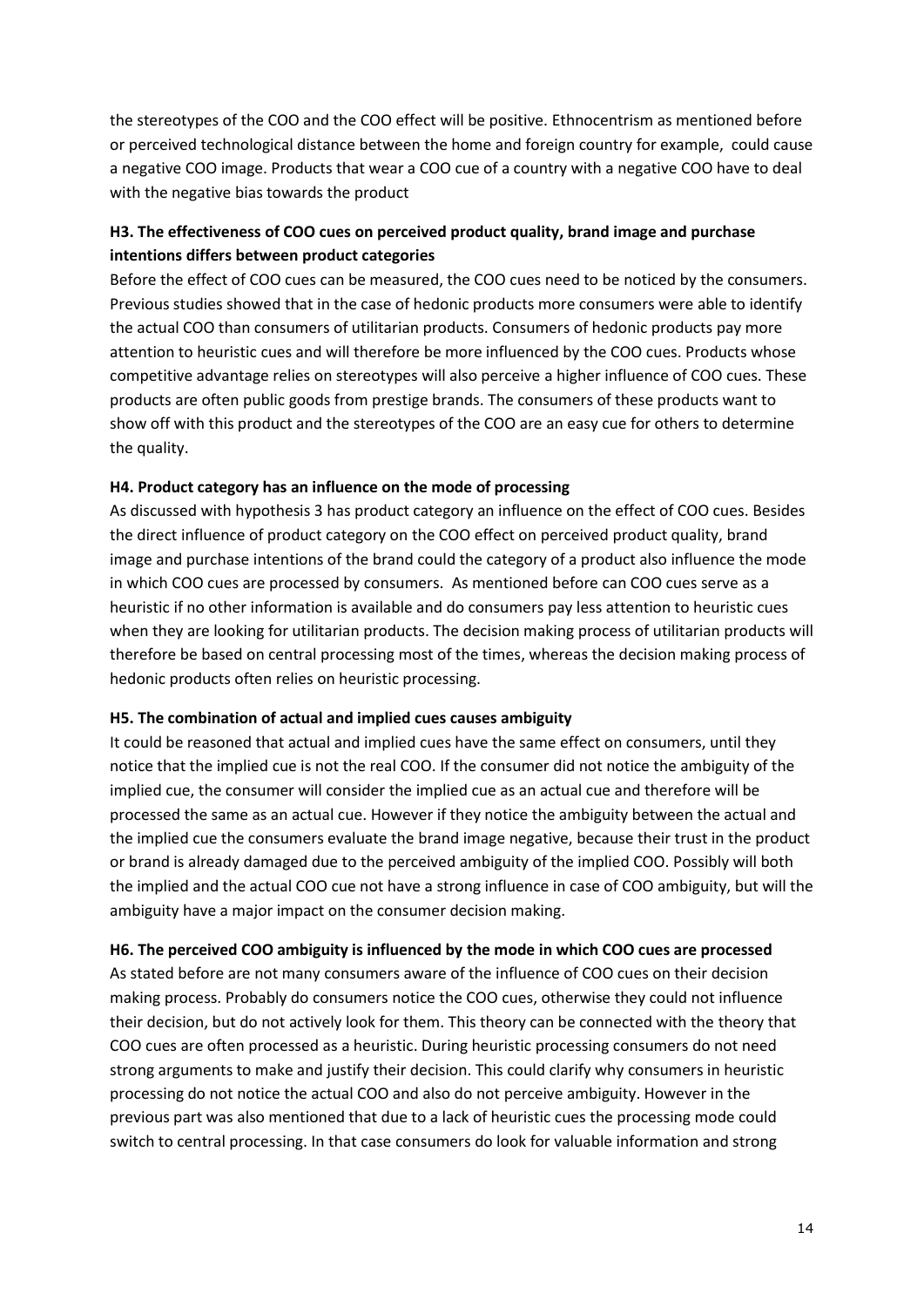arguments so there will be a higher possibility that the actual COO will be noticed by the consumer and therefore will perceive ambiguity.

## <span id="page-14-0"></span>**H7. Ambiguity has a negative influence on perceived product quality, brand image and purchase of brand**

When messages are ambiguous it is more likely that the consumer decision making process will be based on heuristic cues. Due to the heuristic processing consumers will be more influenced by COO cues than in the central processing mode. Established brand names will therefore be preferred by the consumers to avoid ambiguity. The brain indentifies ambiguity in the COO cues by analyzing potential threats in ambiguous information. Consumers are ambiguity averse in general, but the attitude of consumers towards deceptive claims varies in the strenght of ambiguity. If a product has extremely favourable claims but a negative COO image, the claims will be perceived as less credible than moderataly favourable claims. Consumers relate ambiguous information with an unreliable brand and will therefore develop a negative attitude towards the brand. Ambiguity will influence the consumer decision making process in a negative way.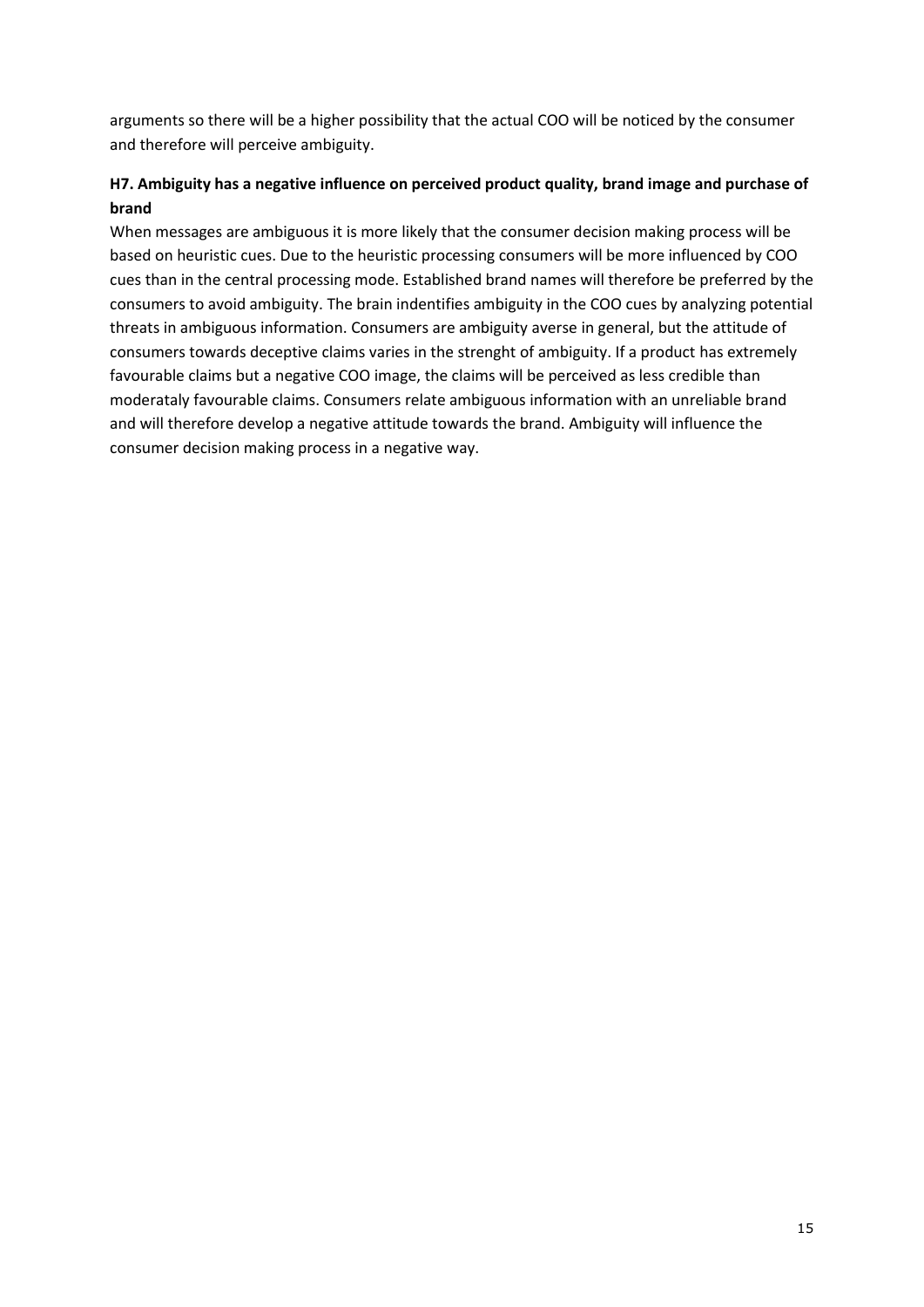# <span id="page-15-0"></span>**4. Discussion**

## <span id="page-15-1"></span>**4.1 Conclusion**

This study has elaborated on the question: What are the potential effects of COO ambiguity and actual and implied COO cues on consumer decision making?

It can be concluded that actual and implied COO cues can only cause ambiguity if the consumer notices the difference between both cues. It is more likely that consumers notice the difference between both cues when consumers are centrally processing, because then they are looking for reliable information. If consumers are peripherally processing during their decision making process they will rely on heuristics and therefore COO cues will have a larger influence. If consumers perceive COO ambiguity they will form a negative bias towards the product or brand due to broken trust. If consumers do not notice the difference between both cues there will be no perceived ambiguity and implied and actual cues will have the same effect on the decision making. In that case the COO effect will be influenced by the country image of the COO.

## <span id="page-15-2"></span>**4.2 Managerial implications**

Brand image is influenced by the country image of the COO, but a brand cannot controll the country image of their COO. If this results in a positive association it could be favourable for the brand to use outstanding COO cues on the packaging of their products to show the real COO. The willingness to buy of consumers is after all higher for products from a COO with a good reputation. It is important for a brand to be associated with a COO that has a positive country image. If one product of the brand has a COO image that negatively influences the brand, the attitude of consumers towards other products of the brand could also be affected. Even if the brand has a strong brand name it is not possible to overcome the negative country image. The brand cannot control the image of the COO, but it can control the brand image to some extent. To create a positive brand image and to overcome negative COO effects the brandmanager could decide to make use of implied COO cues as foreign brand names or other linguistic cues for example.

A brandmanager has to consider if he wants to take the risk that consumers form a negative attitude towards his brand due to unreliable information to enrich his brand image by an implied COO cue. Before a manager can make a consideration about implying COO cues he has to analyse the effects of COO cues on his products. As mentioned before has product category an influence on the effect of COO cues on consumer decision making and an indirect effect on the pereived ambiguity. If his product is hardly influenced by COO cues it will not be sufficient to take the risk that consumers perceive ambiguity due to contradicting information on the packaging. It will be more effective to focus on other persuasive tools to enlarge the brand image in that case.

If the product category of his product is influenced by COO cues than the brand manager has to be aware of the country image of the product. For global companies it is important to not only analyse the country image in the domestic country of the brand, but also in other countries. The country image of the same COO could differ in other countries due to consumer ethnocentrism or cultural differences for example. If the COO has a positive country image this competitive advantage has to be utilized. There is no need for implied COO cues and the actual COO cues have to be very outstanding. If the COO has a negative country image, the manager has to consider if he is willing to take the risk to imply favourable COO cues. If he is willing to take the risk an wants to imply COO cues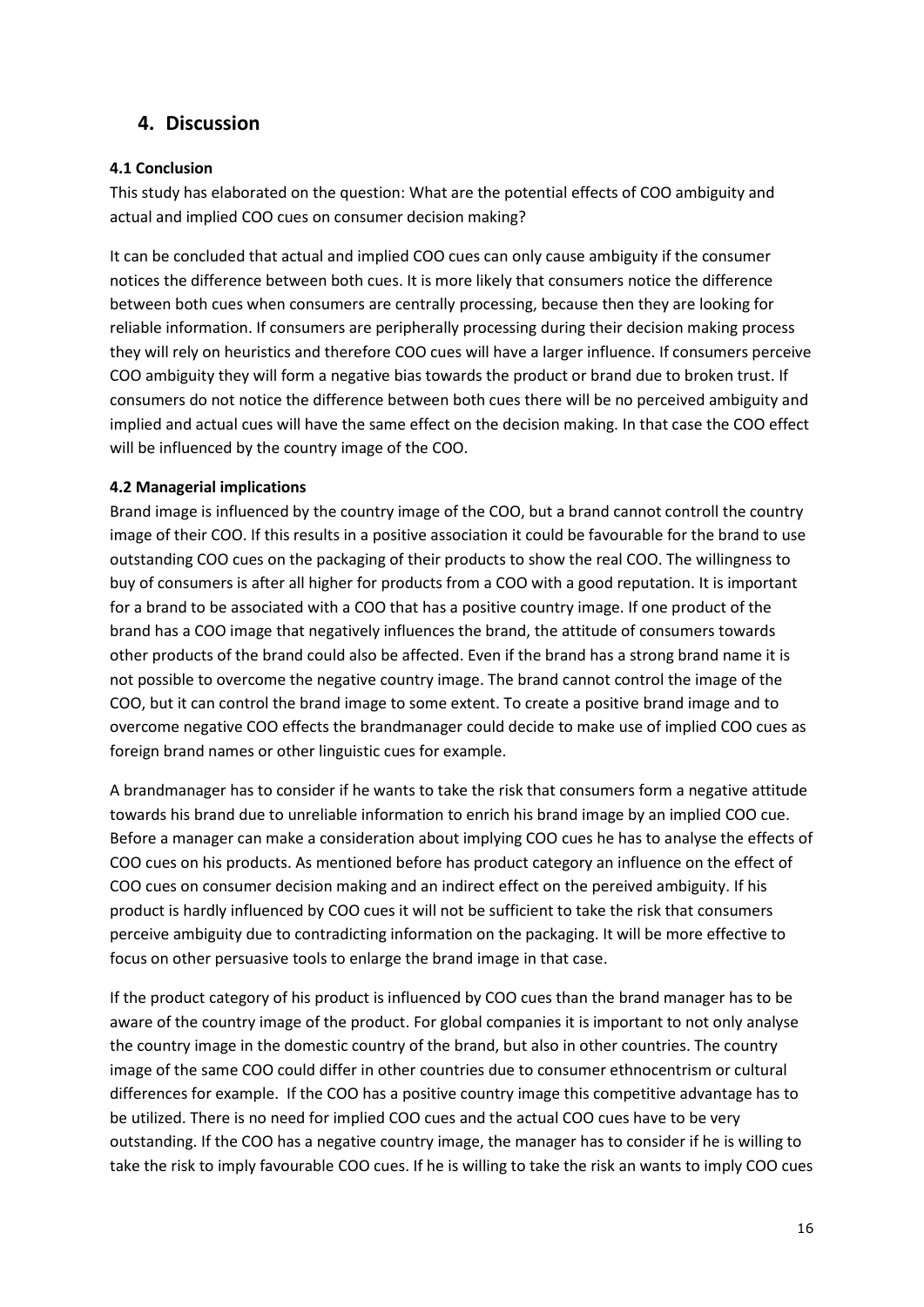he has to deliberately choose which country has a country image that will maximize the positive influence on brand image. The perceived ambiguity will be the lowest during heuristic processing, so sufficient heuristic cues have to be present to prevent consumers from central processing. These heuristic cues can be very outstanding foreign brandnames, images, use of bright colors and use of humor for example. To reduce the risk of perceived ambiguity a manager could imply a COO by locating a part of the production in a favourable country, instead of using a foreign brand name. The products are, partially, produced in that country so the COO will be actual and therefore there will be no other COO claim on the packaging that could cause ambiguity.

#### <span id="page-16-0"></span>**4.3 Theoretical implications**

Previous studies provided information about the effects on consumer decision making of actual COO cues, as made-in labels for example, but less was known about the effects of COO ambiguity and implied COO cues. This study investigated on the effects of COO ambiguity and the influence of actual and implied COO cues on this perceived ambiguity. Before the influence of these cues could be analysed, more insight in the effects on implied COO cues was required. The effects of deceptive advertising were applied to implied COO cues to gain more insight in the effects of implied information on consumers. It appeared that the mode of information processing has an important influence on the evalutation of COO cues and the perceived ambiguity by consumers.

## <span id="page-16-1"></span>**4.4 Limitations and suggestions for further research**

The most important limitation of this study is the absence of a specific research design to gather empirical data to test the hypotheses. The findings are based on previous literature, but were not tested for real consumers. Another limitation of this study is the use of literature about deceptive advertising to analyse the effects of implied COO cues. Even though both deceptive advertising and implied COO cues imply unreliable information, the effects could differ. Most consumers are aware of the persuasive goal of advertising, but not all consumers will be aware of persuasive attempts of foreign brandnames for example. The effect of implied cues due to the unreliable information that was provided by the brand will probably be higher in the cases of implied cues, because the cues on products are considered as more reliable than advertising. Further research could therefore gather empirical data to test the hypotheses on consumers to gain a clear insight in the effects of implied COO cues on consumers.

The effect of consumer decision making was split up in the effect on perceived product quality, brand image and purchase behaviour. There seems to exist a positive relationship between a positve COO image and a positive effect on perceived product quality and brand image, but the effect on actual purchase behaviour seems to be smaller. Further research could investigate on the question which other factors have an influence on purchase behaviour that make consumers decide not to really purchase the product even if they have a positive attitude towards the product.

According to Samiee et al. (2005) becomes manufacturing orign more irrelevant to consumers due to globalisation, but according to Liefeld (2004) are more brands initiating implied COO cues. Further research could investigate on the question why these brands use implied COO cues if the COO effect seems to become less important to consumers. This study shed a light on the importance of the mode of processing during the decision making. In previous researches less was stated about the influence of processing of cues on the perceived ambiguity. Further research could elaborate on the effects of the processing of cues on perceived ambiguity.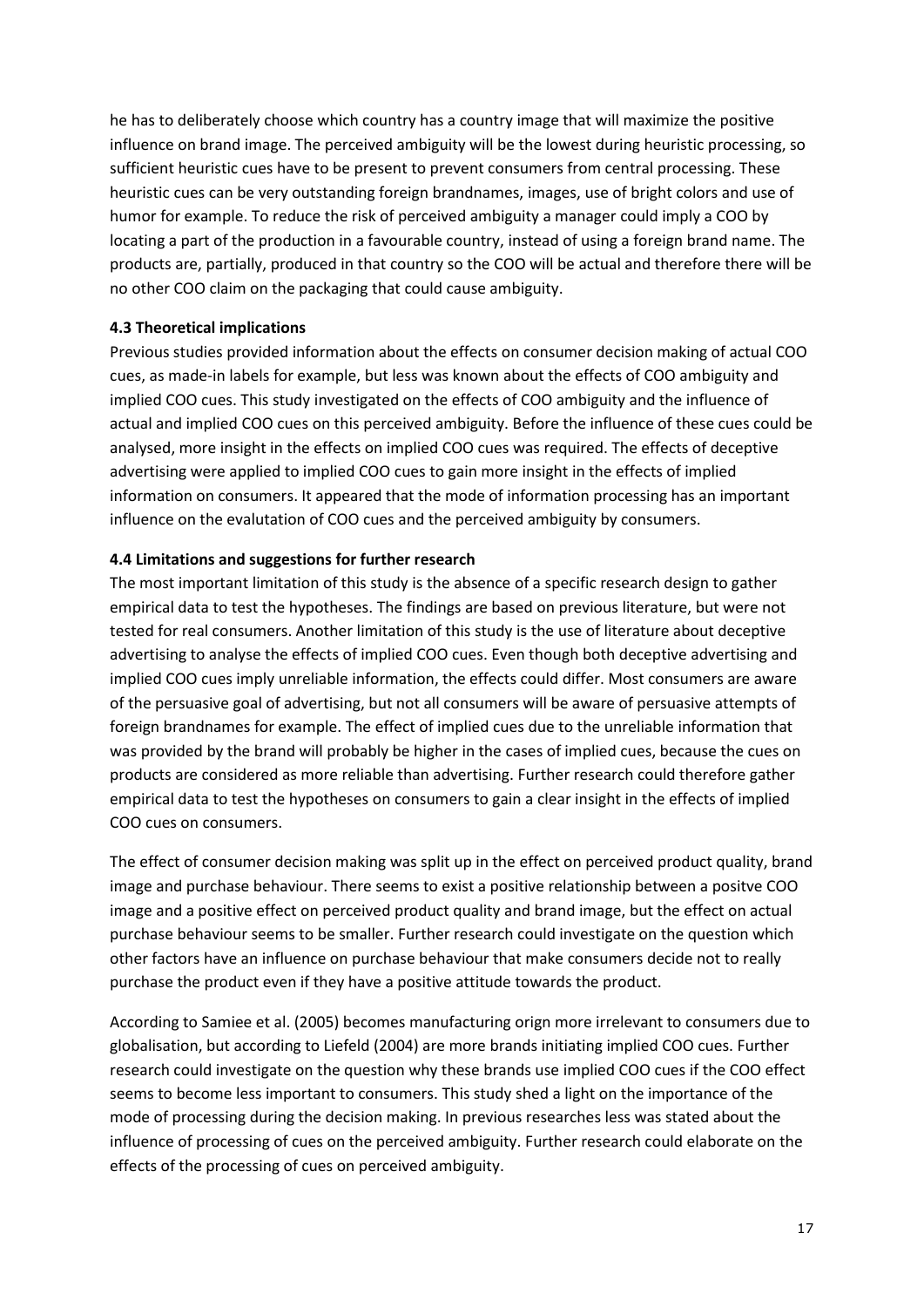As mentioned in the managerial implications could a brand decide to move a part of his production to a country with a more favourable country image. Further research could investigate if consumers perceive ambiguity if the country with favourable COO is stated as actual COO on the packing and the consumers find out that only a small part of the product was produced in the indicated country.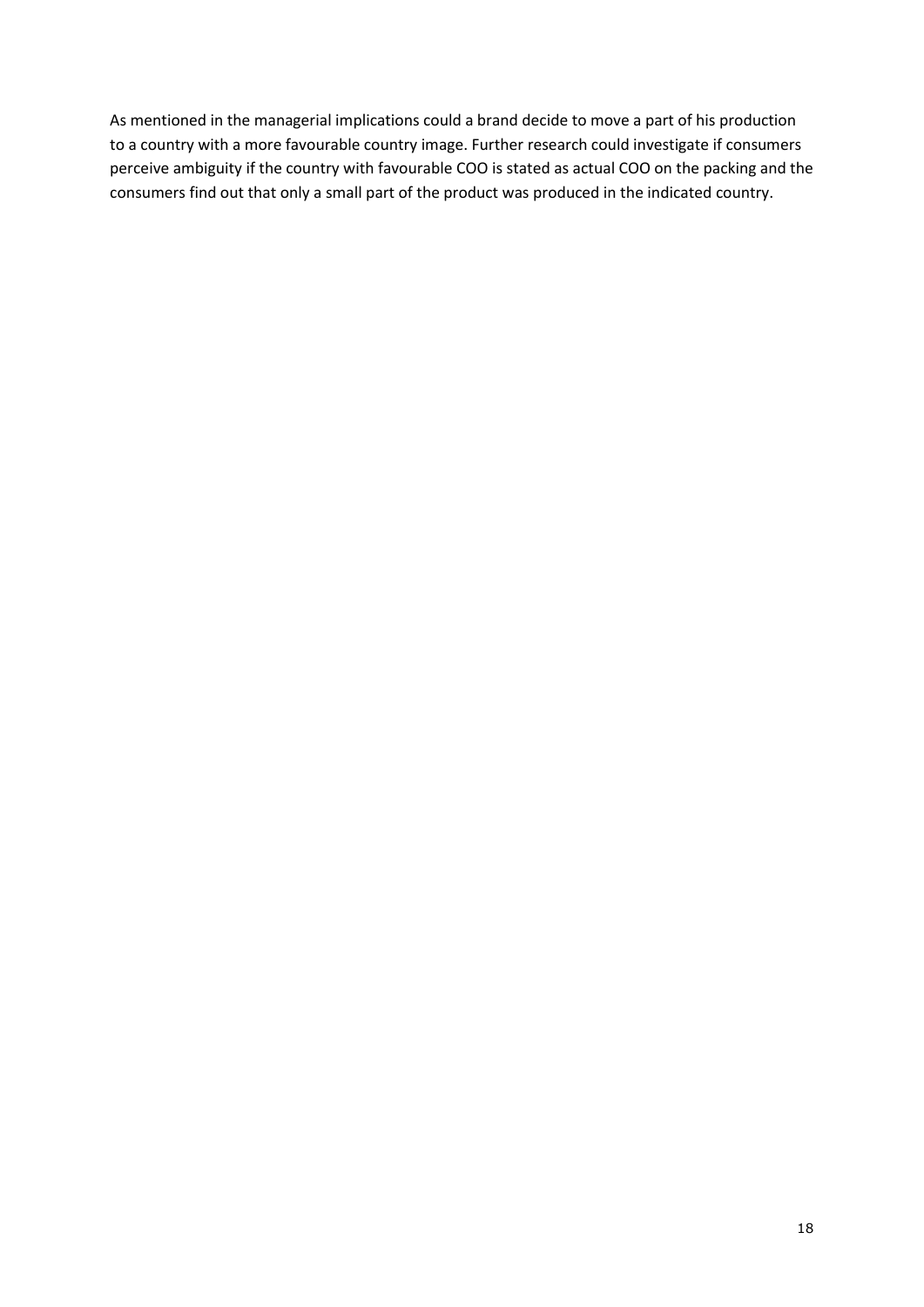# <span id="page-18-0"></span>**References**

Aaker, D.A. (1991) *Managing Brand Equity,* The Free Press: New York.

Ahmed, Z.U., Johnson, J.P., Tan, W.F. and Ang, K.H. (2002) "Country-of-origin and brand effects on consumers' evaluations of cruise lines", *International Marketing Review*, vol. 19, no. 3, pp. 279-302.

Balabanis, G. and Diamantopoulos, A. (2004) "Domestic Country Bias, Country-of-Qrigin Effects, and Consumer Ethnocentrism: A Multidimensional Unfolding Approach", *Journal of the Academy of Marketing Science,* vol. 32, no. 1, pp. 80-95.

Balabanis, G. and Diamantopoulos, A. (2008) "Brand origin identification by consumers: a classification perspective", *Journal of International Marketing*, vol. 16 no. 1, pp. 39-71.

Chaiken, S. and Maheswaran, D. (1994) "Heuristic processing can bias systematic processing: Effects of source credibility, argument ambiguity, and task importance on attitude judgment", *Journal of Personality and Social Psychology,* vol. 66, no. 3, pp. 460-473.

Craig, A. W., Loureiro, Y. K., Wood, S. and Vendemia, J. M. C. (2012) "Suspicious Minds: Exploring Neural Processing During Exposure to Deceptive Advertising", *Journal of Marketing Research,* vol. 49, no. 3, pp. 361-372.

Darke, P. R. and Ritchie, R. J. B. (2007) "The Defensive Consumer: Advertising Deception, Defensive Processing, and Distrust", *Journal of Marketing Research,* vol. 44, no. 1, pp. 114-127.

Diamantopoulos, A., Schlegelmilch, B. and Palihawadana, D. (2011) "The relationship between country-of-origin image and brand image as drivers of purchase intentions: A test of alternative perspectives", *International Marketing Review*, vol. 28, no. 5, pp. 508-524.

Douglas, S. P. and Wind, Y. (1987) "The Myth of Globalization", *Columbia Journal of World Business*, vol. 24, no. 3, pp. 19-30.

Erdem, T. and Swait, J. (2004) "Brand credibility, brand consideration, and choice", *Journal of Consumer Research,* vol. 31, no. 1, pp. 191-198.

Essoussi, L.H. and Merunka, D. (2007) "Consumers' product evaluations in emerging markets: Does country of design, country of manufacture, or brand image matter?" *International Marketing Review*, vol. 24, no. 4 pp. 409 – 426.

Etzel, M. J. and Walker, B. J. (1974) "Advertising strategy for foreign products", *Journal of advertising,* vol. 14, no. 3, pp. 41-44.

Gürhan-Canli, Z. and Maheswaran, D. (2000) "Determinants of country-of-origin evaluations", *Journal of Consumer Research,* vol. 27, no. 1, pp. 96-108.

Han, Y. L., Nunes, J. C. and Drèze, X. (2010) "Signaling Status with Luxury Goods: The Role of Brand Prominence", *Journal of Marketing,* vol. 74, no. 4, pp. 15-30.

Han, C.M. and Terpstra, V. (1988) "Country-of-Origin Effects for Uninational and Bi-national Products", *Journal of International Business Studies,* vol. 19, no. 2, pp. 235-55.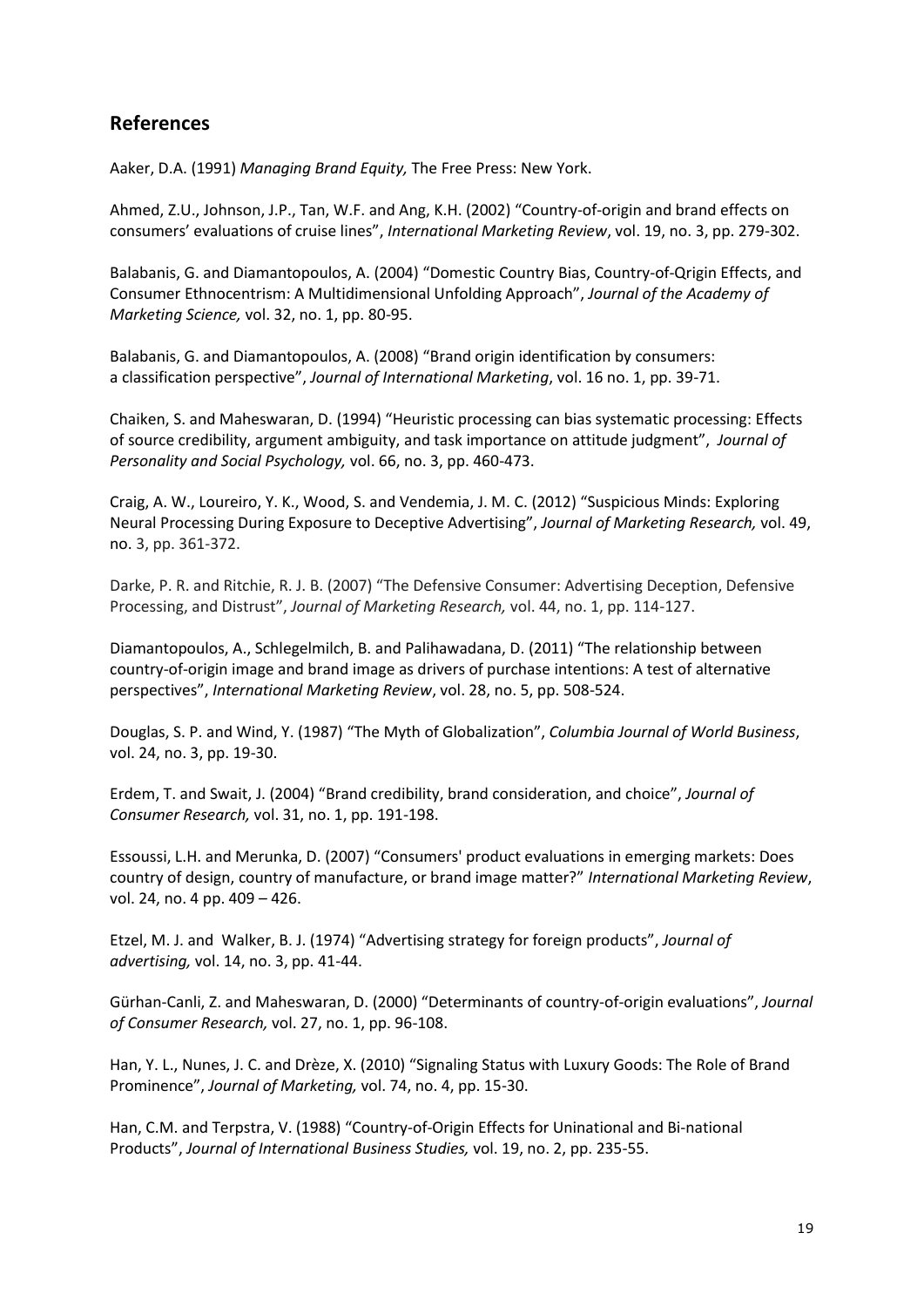Jian, W.U. and Guoqun, F.U. (2007) "The effects of brand origin country and made-in country on consumers' product evaluations and purchase intention", *Frontiers of Business Research in China,* vol. 1, no. 3, pp. 333-350.

Kaynak, E. and Cavusgil, S.T. (1983) "Consumer Attitudes towards Products of Foreign Origin: Do They Vary across Product Classes?" *International Journal of Advertising,* vol. 2, pp. 147-157.

Keller, K.L. (1993) "Conceptualizing, measuring, and managing customer-based brand equity", *Journal of Marketing,* vol. 57, no. 1, pp. 1-22.

Keller, K.L. (2003) "Brand synthesis: the multidimensionality of brand knowledge", *Journal of Consumer Research,* vol. 29, no. 4, pp. 595-600.

Keller, K. L. and Lehmann, D.R. (2006) "Brands and Branding: Research findings and future priorities", *Marketing Science,* vol. 25, no. 6, pp. 740-759.

Lampert, S.I. and Jaffe, E.D. (1998) "A dynamic approach to country-of-origin effect", *European Journal of Marketing*, vol. 32, no. 1-2, pp. 61-78.

Leclerc, F., Schmitt, B.H. and Dubé, L. (1994) "Foreign Branding and its Effects on Product Perceptions and Attitudes", *Journal of Marketing Research*, vol. 31, no. 2, pp. 263-270.

Liefeld, J.P. (2004) "Consumer knowledge and use of country-of-origin information at the point ofpurchase", *Journal of Consumer Behaviour*, vol. 4, no. 2, pp. 85-96.

Lusk, J. L., Brown, J., Mark, T., Proseku, I., Thompson, R. and Welsh J. (2006) "Consumer Behaviour, Public Policy and Country- of – Origin Labeling," *Review of Agricultural Economics,* vol. 28, no. 2, pp. 284-292.

Madden, N. (2003) "Brand origin not major factor for most Asians", *Advertising Age,* vol. 74, no. 14, p. 33

Magnusson, P., Westjohn, S. A. and Zdravkovic, S. (2011) "Further clarification on how perceived brand origin affects brand attitude: A reply to Samiee and Usunier", *International Marketing Review*, vol. 28, no. 5, pp. 497- 507.

Mayda, A. M. and Rodrik, D. (2005) "Why are some people (and countries) more protectionistic than others?" *European Economic Review,* vol. 49, no. 6, pp. 1393-1430.

Melnyk, V., Klein, K. and Völckner, F. (2012) "The Double-Edged Sword of Foreign Brand Names for Companies from Emerging Countries", *Journal Of Marketing*, vol. 76, no. 6, pp. 21-37.

Miller, J.W. (2011) "Country labeling sets off EU debate", *The Wall Street Journal,* viewed 23 January 2013, <http://online.wsj.com/article/SB10001424052748704062604576105691622922576.html>.

Muthukrishnan, A.V., Wathieu, L. and Xu, A.J. (2009) "Ambiguity Aversion and the Preference for Established Brands", *Management Science,* vol. 55, no. 12, pp. 1933 – 1941.

Nagashima, A. (1970) "A Comparison of Japanese and US Attitudes toward Foreign Products", *Journal of Marketing,* vol. 34, pp. 68-74.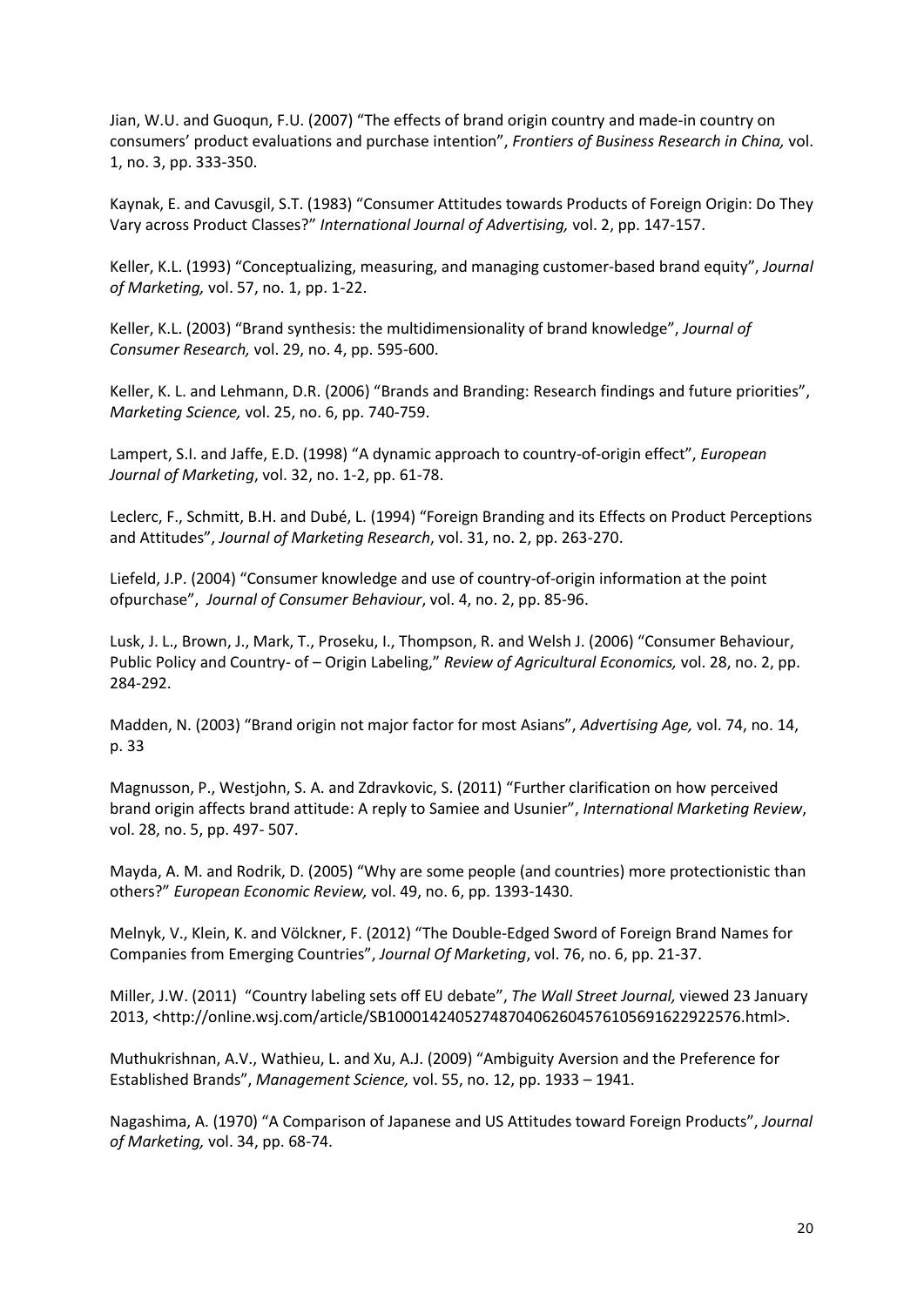Okechuku, C. (1994) "The Importance of Product Country of Origin: A Conjoint Analysis of the United States, Canada, Germany and The Netherlands", *European Journal of Marketing*, vol. 28, no. 4, pp. 5- 19.

Olson, J. C. and Dover, P. A. (1978) "Cognitive Effects of Deceptive Advertising", *Journal of Marketing Research,* vol. 15, no. 1, pp. 29-38.

Papadopoulos, N. and Heslop, L.A. (2003) "Country equity and product-country images: state-of-the-art in research and implications*"*, in Jain, S.C. (Ed.), *Handbook of Research In International Marketing*, Edward Elgar Publishing, Northampton, MA, pp. 402-433.

Park, C. W., Milberg, S. and Lawson, R. (1991) "Evaluation of Brand Extensions: The Role of Product Feature Similarity and Brand Concept Consistency", *Journal of Consumer Research,* vol. 18, no. 2, pp. 185-193.

Park, J. and Kim, J. (2005) "The Effects of Decoys on Preference Shifts: The Role of Attractiveness and Providing Justification", *Journal of Consumer Psychology*, vol. 15, no.2, pp. 94-107.

Petty, R. E. and Cacioppo, J. T. (1986) "The elaboration likelihood model of persuasion", *Communication and Persuasion,* Springer New York, pp. 1-24.

Phau, I. and Prendergast G. (2000) "Conceptualizing the country of origin of brand", *Journal of Marketing Communications,* vol. 6, no. 3, pp. 159-170.

Pollay, R. W. (1986) "The Distorted Mirror: Reflections on the Unintended Consequences of Advertising", *Journal of Marketing,* vol. 50, no. 2, pp. 18-36.

Roth, M.S. and Romeo, J.B. (1992) "Matching Product Category and Country Image Perceptions: A Framework for Managing Country-of-Origin Effects", *Journal of International Business Studies,* Third Quarter 1992, pp. 477-497.

Samiee, S. (2010) "Advancing the country image construct – a commentary essay", *Journal of Business Research*, vol. 63, no. 4, pp. 442-445.

Samiee, S., l, T.A. and Sharma, S. (2005) "Brand origin recognition accuracy: Its antecedents and consumers' cognitive limitations", *Journal of International Business Studies,* vol. 36, no. 4, pp. 379- 397.

Sheth, J.N. (2011) "Impact of Emerging Markets on Marketing: Rethinking Existing Perspectives and Practices", *Journal of Marketing,* vol. 75, no. 4, pp. 166-182.

Shimp, T.A., Samiee, S. and Madden, T.J. (1993) "Countries and their products: a cognitive structure perspective", *Journal of the Academy of Marketing Science*, vol. 21, no. 4, pp. 323-330.

Simonson, I. and Nowlis, S.M. (2000) "The Role of Explanations and Need for Uniqueness in Consumer Decision Making: Unconventional Choices Based on Reasons", *Journal of Consumer Research*, vol. 27, no. 1, pp. 49- 68.

Strašek, R. (2011) "The structural model of relations between country of origin and the perceived brand name value", *World's Poultry Science Journal,* vol. 67, no. 1, pp. 59-71.